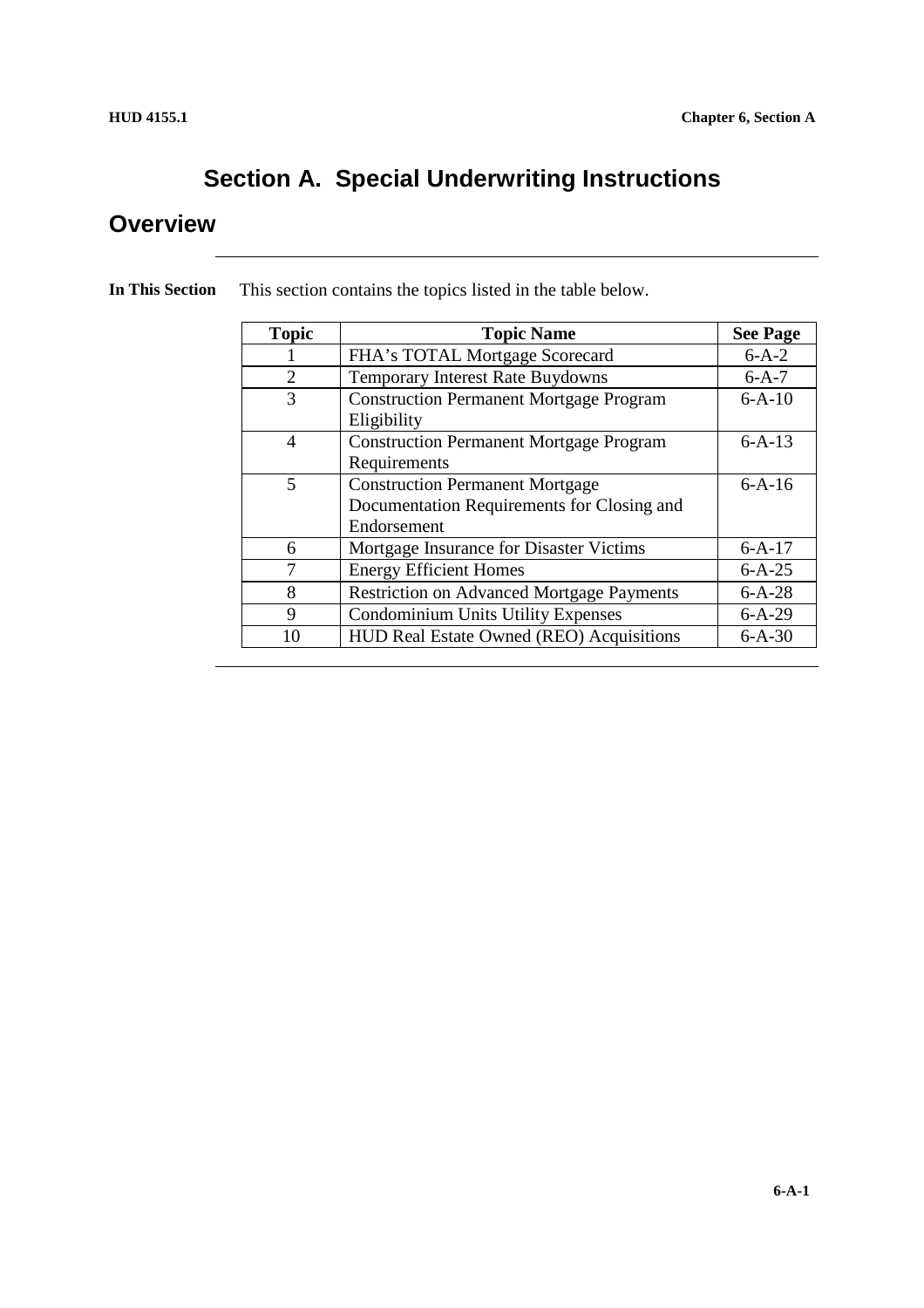# **1. FHA's TOTAL Mortgage Scorecard**

| <b>Introduction</b>                                     | This topic contains information on the TOTAL Mortgage Scorecard,<br>including                                                                                                                                                                                                                                       |
|---------------------------------------------------------|---------------------------------------------------------------------------------------------------------------------------------------------------------------------------------------------------------------------------------------------------------------------------------------------------------------------|
|                                                         | • a description of TOTAL and the TOTAL Scorecard<br>• a comparison of TOTAL to an Automated Underwriting System (AUS)                                                                                                                                                                                               |
|                                                         | $\bullet$ TOTAL risk assessments                                                                                                                                                                                                                                                                                    |
|                                                         | • TOTAL rescoring and tolerance levels                                                                                                                                                                                                                                                                              |
|                                                         | • TOTAL Mortgage Scorecard User Guide, and                                                                                                                                                                                                                                                                          |
|                                                         | • TOTAL Scorecard for sponsored third-party originations.                                                                                                                                                                                                                                                           |
| <b>Change Date</b>                                      | March 24, 2011                                                                                                                                                                                                                                                                                                      |
| 4155.1 6.A.1.a<br><b>Description of</b><br><b>TOTAL</b> | The acronym "TOTAL" stands for "Technology Open To Approved<br>Lenders."                                                                                                                                                                                                                                            |
|                                                         | FHA's TOTAL Mortgage Scorecard evaluates the overall creditworthiness of<br>the borrower, based on a number of credit variables and, when combined with<br>the functionalities of the Automated Underwriting System (AUS), indicates a<br>recommended level of underwriting and documentation to determine a loan's |
|                                                         | eligibility for insurance by the FHA.<br>Continued on next page                                                                                                                                                                                                                                                     |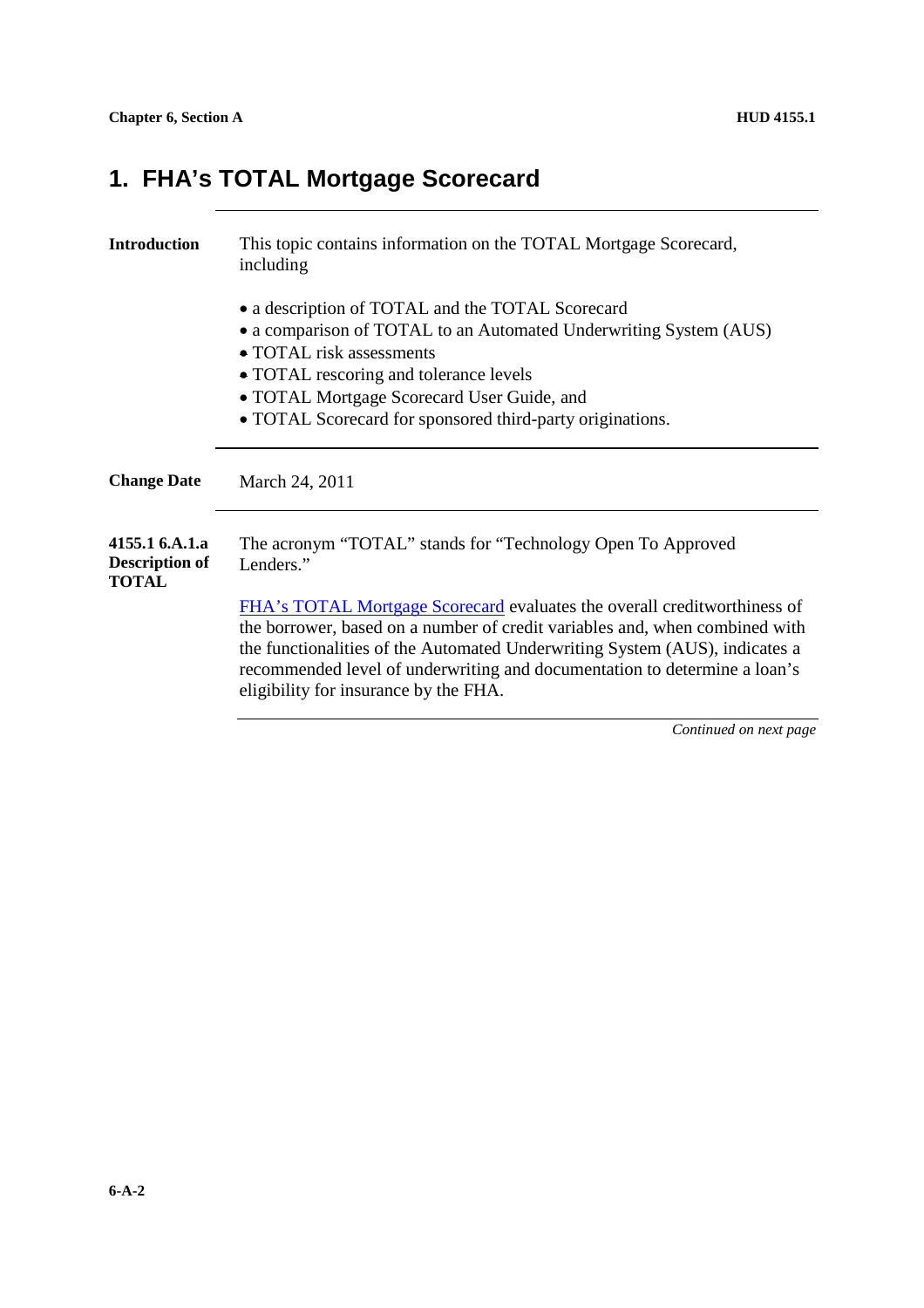**4155.1 6.A.1.b Comparison of TOTAL to AUS** TOTAL is not an AUS; it is a scorecard used *within* an AUS. To underwrite a loan electronically, a lender must process the request through an AUS that can communicate with TOTAL. TOTAL operates as a systemto-system connection to an AUS. Together, TOTAL and the AUS either conclude that the borrower's credit and capacity for repayment of the mortgage are acceptable or will refer the loan application to a Direct Endorsement (DE) underwriter for further consideration and review. Regardless of the risk assessment provided by TOTAL, the lender remains accountable for compliance with FHA's eligibility requirements, as well as for any credit, capacity, and documentation requirements not covered in the FHA TOTAL Mortgage Scorecard User Guide. *Example*: FHA will not be responsible for checking, through TOTAL, lender

compliance with maximum mortgage amounts, computing debt-to-income ratios or other functions typically performed by an AUS. TOTAL provides only an assessment of the borrower's credit and capacity to repay.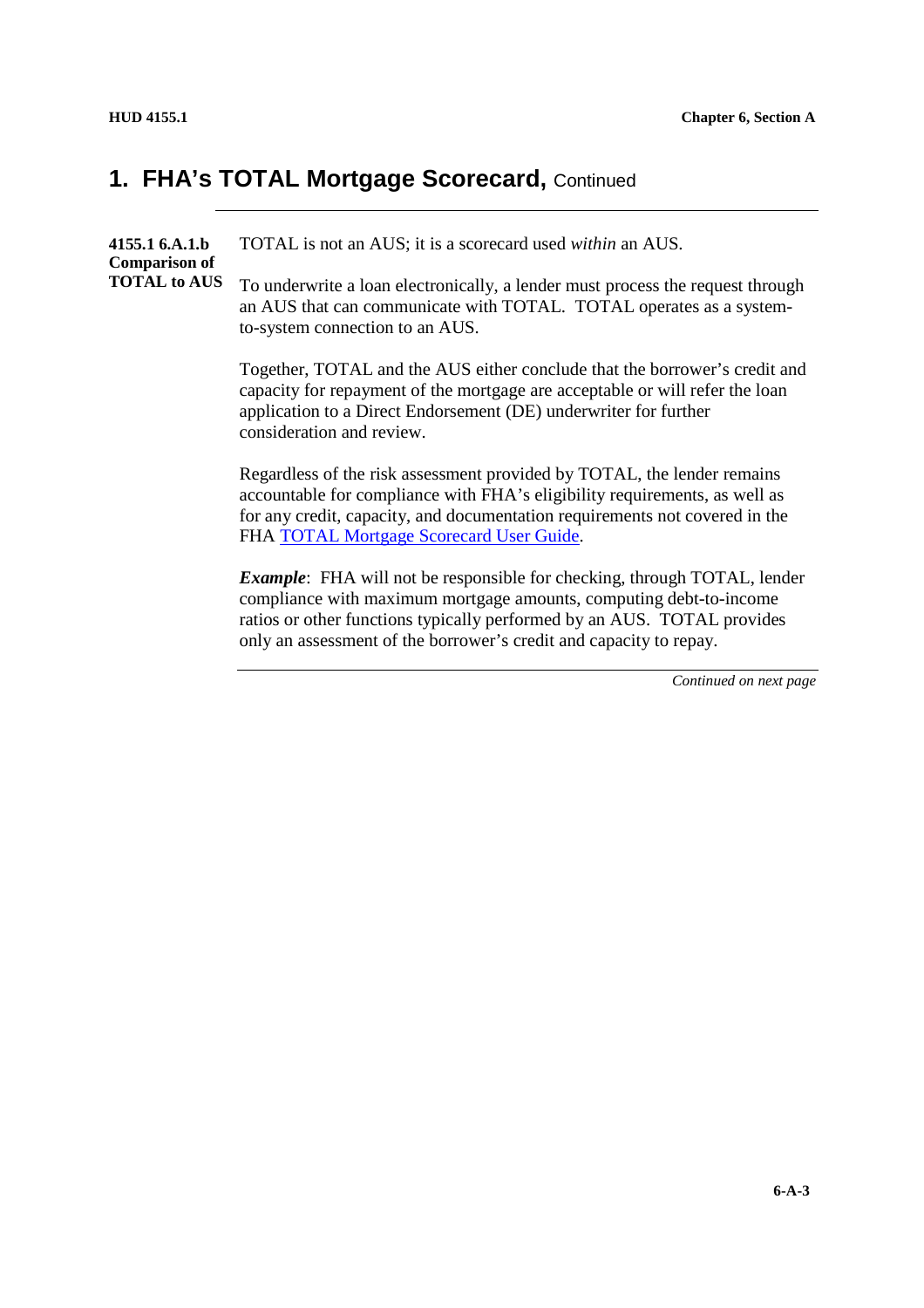#### **4155.1 6.A.1.c TOTAL Risk Assessments** TOTAL will return a risk assessment of "Accept" or "Approve" (different AUSs use different wording), or "Refer."

The table below describes the lender's actions required for each TOTAL recommendation.

| <b>TOTAL Assessment</b> | <b>Lender Requirements</b>                           |
|-------------------------|------------------------------------------------------|
| Accept/Approve          | This recommendation means that, based on the         |
|                         | analysis of the borrower's credit and capacity       |
|                         | to repay, the loan is eligible for FHA               |
|                         | insurance, provided that data entered into the       |
|                         | AUS is true, complete, properly documented           |
|                         | and accurate; and the documentation and other        |
|                         | eligibility requirements are met.                    |
| Refer                   | This recommendation means that the lender            |
|                         | must conduct a manual underwriting review,           |
|                         | according to FHA requirements.                       |
|                         |                                                      |
|                         | The lender's DE underwriter <i>must</i> determine if |
|                         | the borrower is creditworthy in accordance           |
|                         | with FHA standard credit policies and                |
|                         | requirements.                                        |

*Note*: Per FHA policy, a borrower *will not be* denied an FHA mortgage solely on the basis of a risk assessment generated by TOTAL.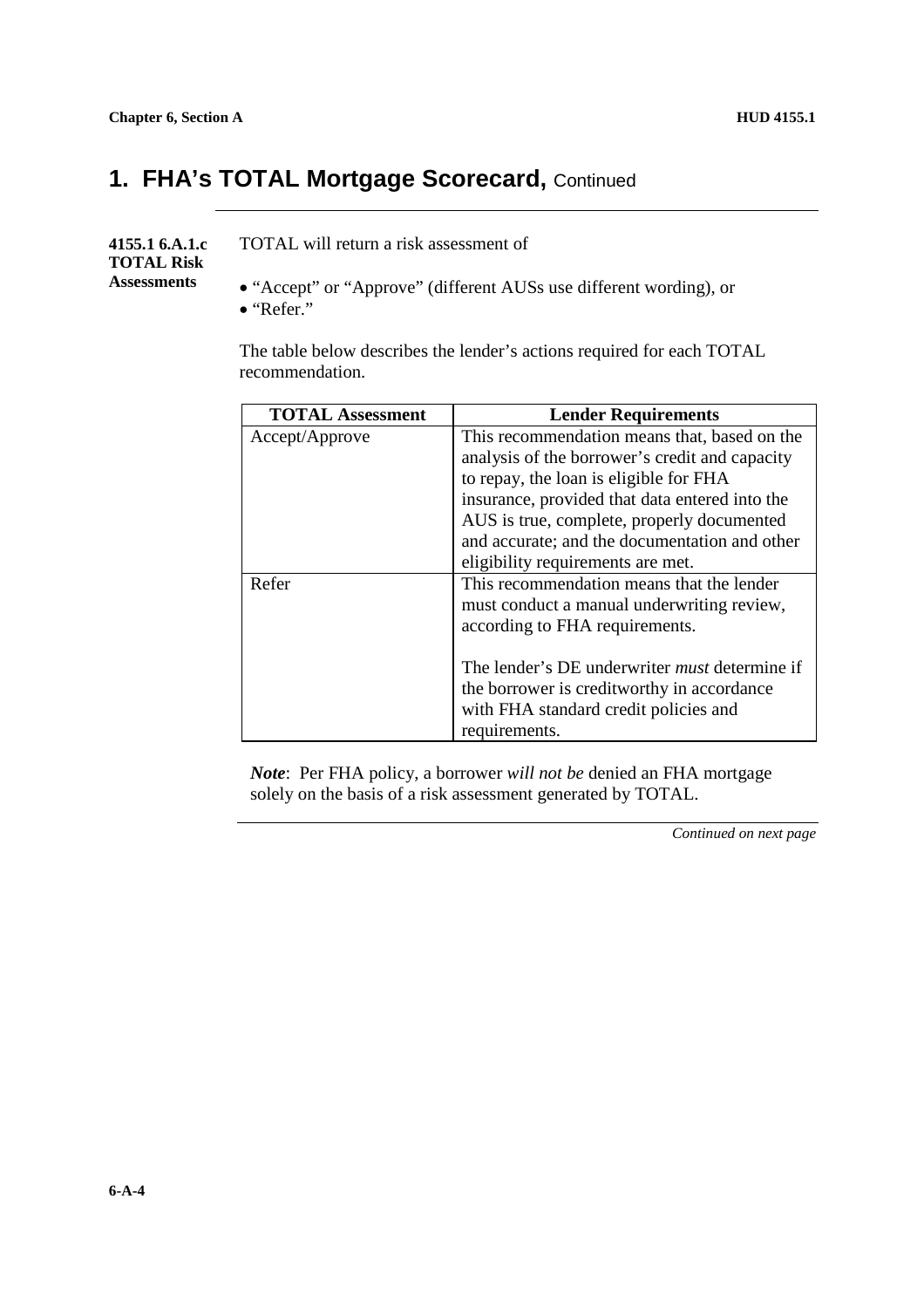**4155.1 6.A.1.d TOTAL Rescoring and Tolerance Levels**

TOTAL provides a risk assessment based on the specific data entered by the lender, such as terms and conditions of the loan, income and assets. Changes in those variables can result in a different risk assessment, and FHA requires that the loan be rescored using the new information.

However, where the differences are minor, rescoring is unlikely to trigger a different risk assessment. FHA therefore, provides a degree of tolerance before requiring rescoring.

The table below describes the tolerance levels for rescoring when assessing income, assets and qualifying ratios.

| When assessing    | There is no need to rescore if the           |
|-------------------|----------------------------------------------|
| cash reserves     | cash reserves verified are not more than 10% |
|                   | less than what the borrower reported on the  |
|                   | loan application.                            |
| <i>n</i> come     | verified income is not more than 5% less     |
|                   | than what the borrower reported on the loan  |
|                   | application.                                 |
| qualifying ratios | tax and insurance escrows used at scoring do |
|                   | not result in more than a 2% increase in the |
|                   | payment and debt-to-income ratios.           |

**4155.1 6.A.1.e TOTAL Mortgage Scorecard User Guide**

FHA has developed the **TOTAL Mortgage Scorecard User Guide**, which is a compilation of the specific credit policies and documentation requirements lenders must follow when using TOTAL.

The instructions in the Guide pertain *only* to those mortgage applications that had a TOTAL risk assessment, including those loan applications referred to an underwriter for manual underwriting.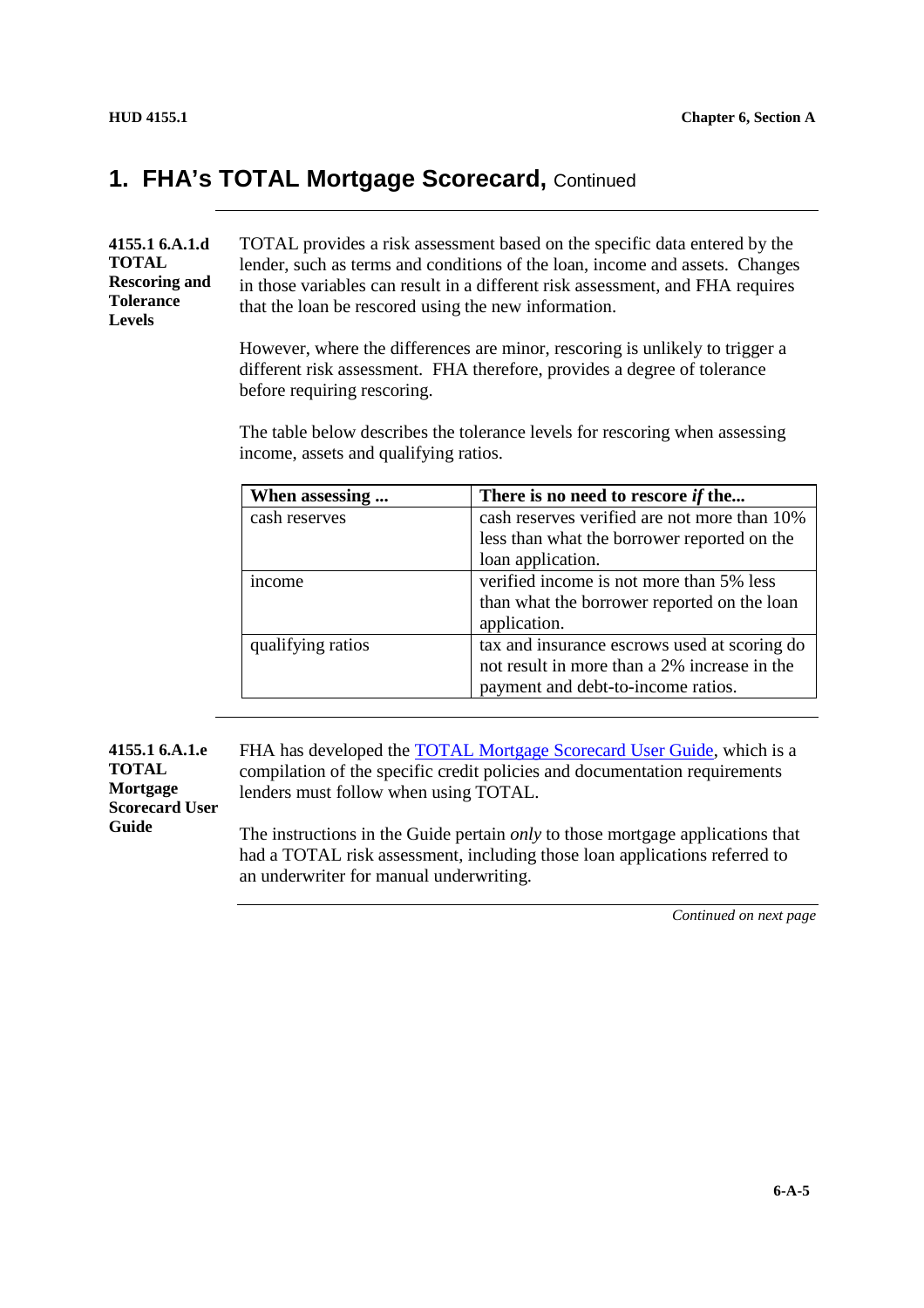| 4155.1 6.A.1.f<br><b>TOTAL</b><br><b>Scorecard for</b>        | Loan origination companies acting as sponsored third-party originators (TPO)<br>can access TOTAL through any AUS that is integrated with TOTAL.                                                                                                    |
|---------------------------------------------------------------|----------------------------------------------------------------------------------------------------------------------------------------------------------------------------------------------------------------------------------------------------|
| <b>Sponsored</b><br><b>Third-Party</b><br><b>Originations</b> | The AUS should transmit the <b>TPO</b> 's Employer Identification Number (EIN)<br>in the Sponsored Originator EIN field. If the AUS is unable to transmit the<br>EIN, the number "6999609996" should be transmitted in the <i>Lender ID</i> field. |
|                                                               | Either the Lender ID or the TPO EIN must be sent in the request to TOTAL.<br>If neither or both is submitted, TOTAL will return an error code.                                                                                                     |
|                                                               | Reference: For more information, see the TOTAL Mortgage Scorecard<br>Developer's Guide at http://www.hud.gov/pub/chums/aus-developers-<br>guide.pdf.                                                                                               |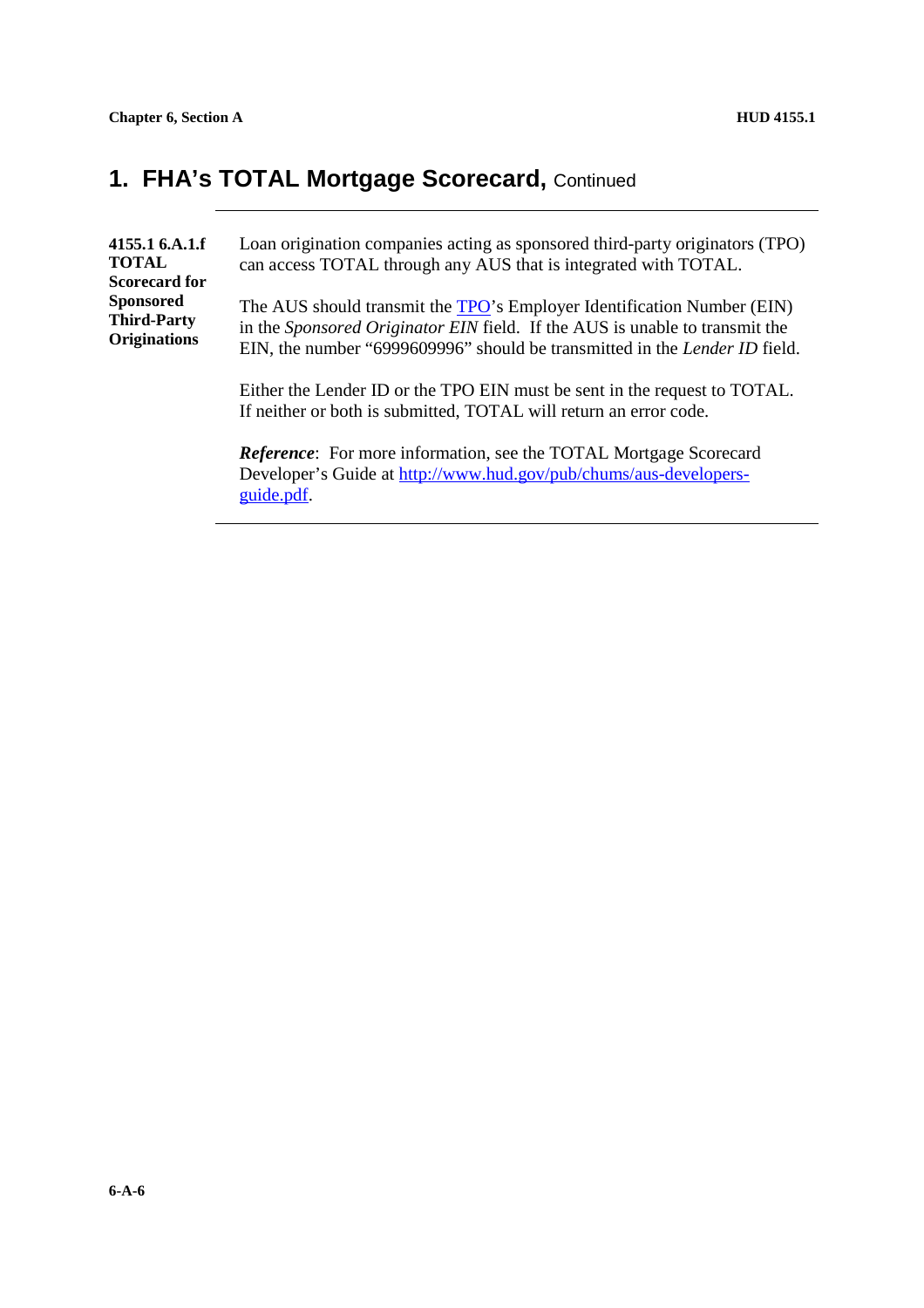### **2. Temporary Interest Rate Buydowns**

| <b>Introduction</b>                                | This topic contains information on temporary interest buydowns, including                                                                                                                                                                                                                                                                             |
|----------------------------------------------------|-------------------------------------------------------------------------------------------------------------------------------------------------------------------------------------------------------------------------------------------------------------------------------------------------------------------------------------------------------|
|                                                    | • purpose of a temporary interest rate buydown<br>• transactions eligible for buydowns<br>• source of buydown funds<br>• underwriting requirements for temporary buydowns<br>· lender funded buydowns<br>• lender responsibilities for temporary interest rate buydowns, and<br>• escrow agreement requirements for temporary interest rate buydowns. |
| <b>Change Date</b>                                 | March 24, 2011                                                                                                                                                                                                                                                                                                                                        |
| 4155.1 6.A.2.a<br>Purpose of a<br><b>Temporary</b> | Interest rate buydowns are designed to reduce the borrower's monthly<br>payment during the early years of the mortgage.                                                                                                                                                                                                                               |
| <b>Interest Rate</b><br><b>Buydown</b>             | At settlement, an escrow account is established. Each month, the servicing<br>lender draws down an amount equal to the difference between the principal<br>and interest payment (P&I) at the Note rate, and the P&I at the buydown rate.                                                                                                              |
| 4155.1 6.A.2.b<br><b>Transactions</b>              | Temporary interest rate buydowns are permitted <i>only</i> on                                                                                                                                                                                                                                                                                         |
| <b>Eligible</b> for<br><b>Buydowns</b>             | • purchase transactions, and<br>• fixed-rate mortgages.                                                                                                                                                                                                                                                                                               |
| 4155.1 6.A.2.c<br>Source of                        | Buydown funds may come from                                                                                                                                                                                                                                                                                                                           |
| <b>Buydown</b><br><b>Funds</b>                     | • the seller<br>• the lender<br>• the borrower, or<br>• any other interested party.                                                                                                                                                                                                                                                                   |
|                                                    | Funds from the seller or any other interested third party are considered seller<br>contributions, and <i>must</i> be included when considering the limit on seller<br>contributions described in HUD 4155.1 2.A.3.                                                                                                                                    |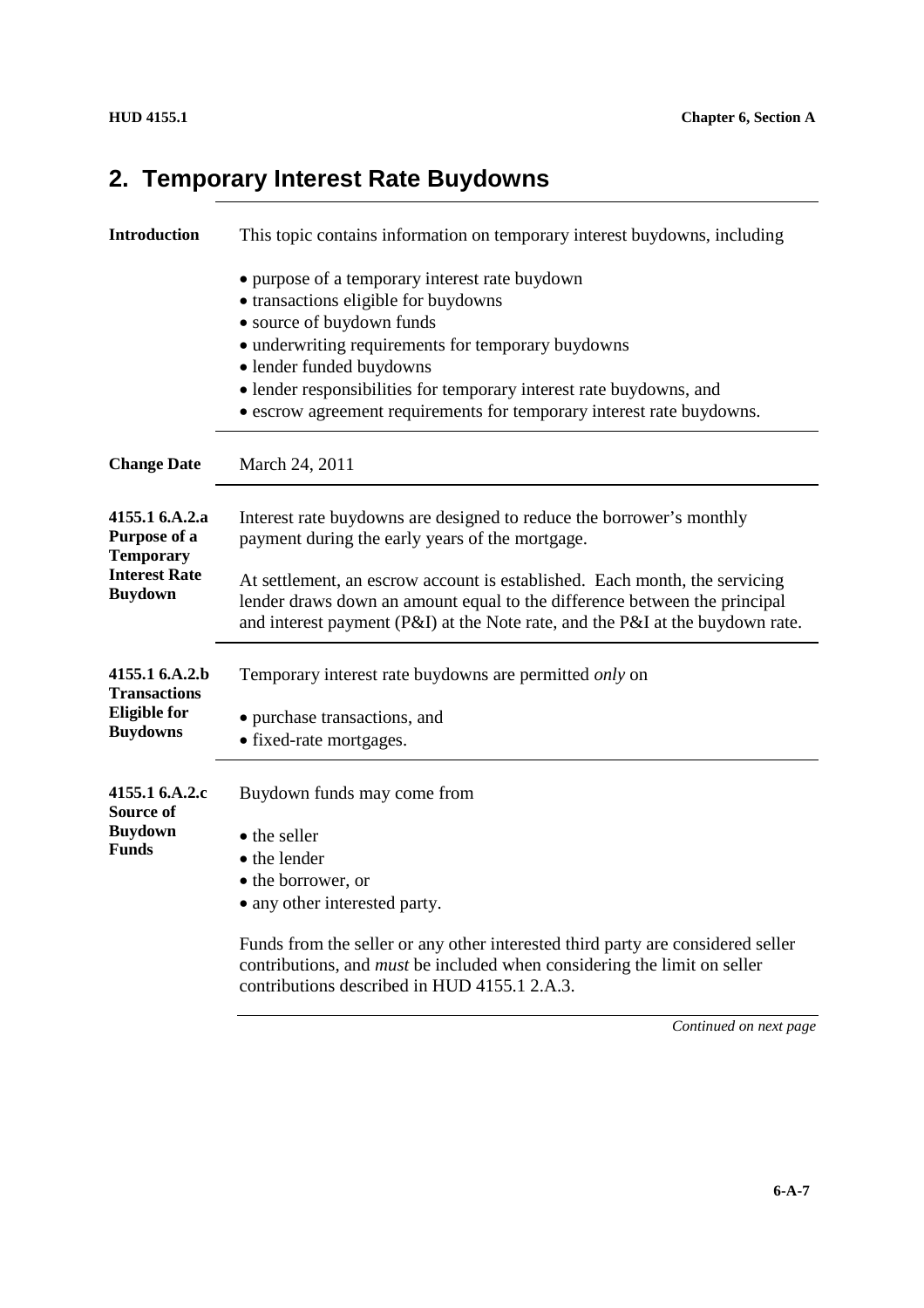### **2. Temporary Interest Rate Buydowns, Continued**

| 4155.1 6.A.2.d<br><b>Underwriting</b><br><b>Requirements</b><br>for Temporary<br><b>Buydowns</b>                | While interest rate buydowns are permitted, the loan must be underwritten at<br>the Note rate. Lenders may not underwrite at the buydown rate.<br>Buydowns may be treated <i>only</i> as a compensating factor.                                                                                                                                                                                                                                                                                                                                                                                                                                                                                                                                                 |
|-----------------------------------------------------------------------------------------------------------------|-----------------------------------------------------------------------------------------------------------------------------------------------------------------------------------------------------------------------------------------------------------------------------------------------------------------------------------------------------------------------------------------------------------------------------------------------------------------------------------------------------------------------------------------------------------------------------------------------------------------------------------------------------------------------------------------------------------------------------------------------------------------|
| 4155.1 6.A.2.e<br><b>Lender Funded</b><br><b>Buydowns</b>                                                       | Lender-funded buydowns financed through premium pricing are acceptable,<br>provided the loan complies with all the requirements stated in this section.<br><b>Reference:</b> For more information on lender responsibilities for temporary<br>interest rate buydowns, see HUD 4155.1 6.A.2.f.                                                                                                                                                                                                                                                                                                                                                                                                                                                                   |
| 4155.1 6.A.2.f<br>Lender<br><b>Responsibilities</b><br>for Temporary<br><b>Interest Rate</b><br><b>Buydowns</b> | Lenders are responsible for ensuring that<br>• the buydown must not result in a reduction of more than two percentage<br>points below the interest rate on the Note<br>• the bought-down rate may increase by no more than one percentage point<br>per year<br>• the borrower's payment may change only once a year<br>the escrow agreement meets the requirements described in HUD 4155.1<br>6.A.2.g<br>• the funds described in the escrow agreement are placed in escrow before or<br>at closing, and<br>• a copy of the fully-executed escrow agreement, signed by the borrower and<br>provider of funds, is provided in the case binder.<br><i>Note</i> : The underwriter may condition the loan approval for an executed<br>buydown agreement at closing. |
|                                                                                                                 | $Confinrad$ on nort noo                                                                                                                                                                                                                                                                                                                                                                                                                                                                                                                                                                                                                                                                                                                                         |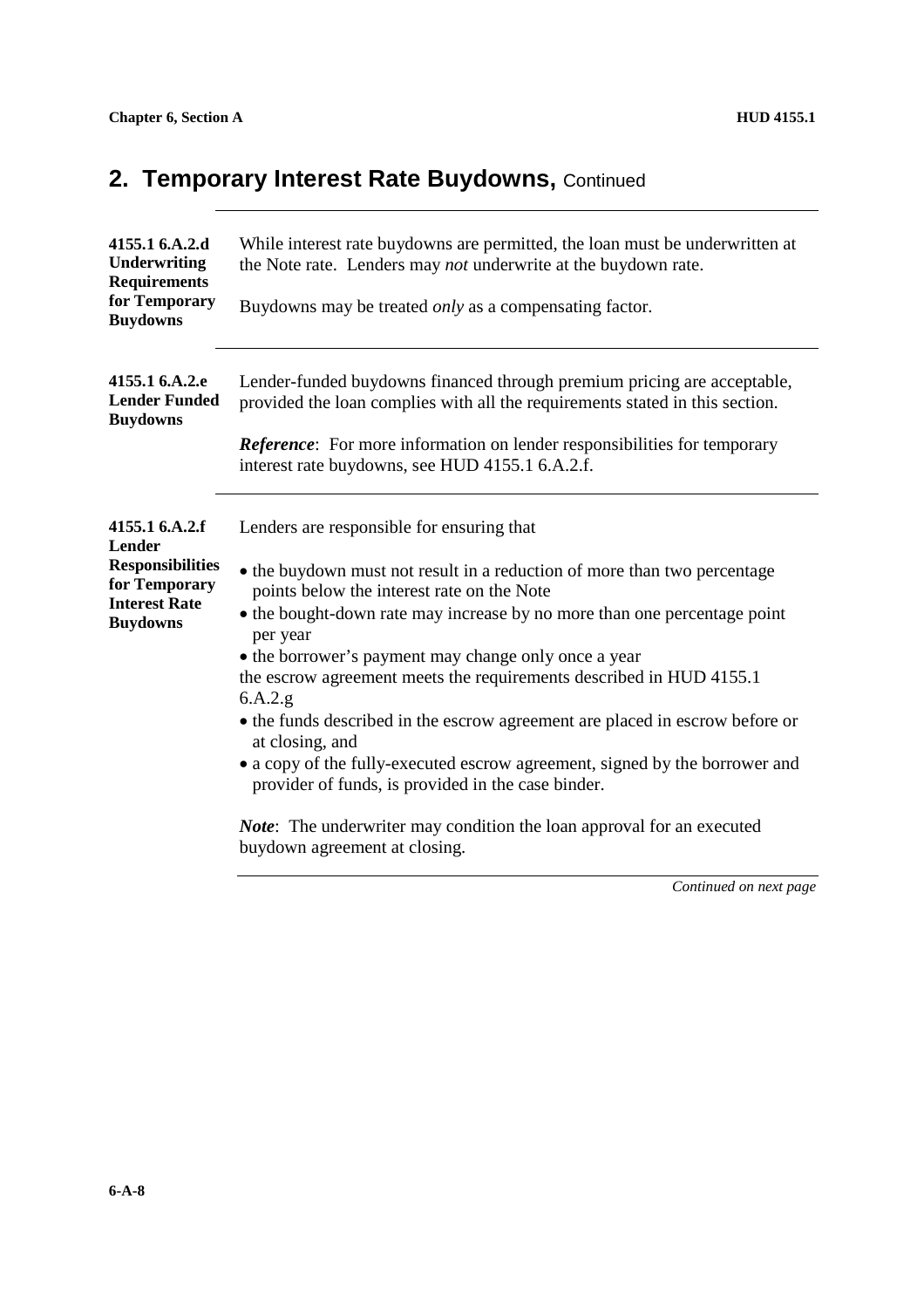#### **2. Temporary Interest Rate Buydowns, Continued**

**4155.1 6.A.2.g Escrow Agreement Requirements for Temporary Interest Rate Buydowns**

The escrow agreement requirements with which all buydowns must comply are listed below.

- Any remaining escrow funds not distributed at the time the mortgage loan is prepaid must be applied to the outstanding balance due on the mortgage.
- In the event of foreclosure, the claim for mortgage insurance benefits must be reduced by the amount remaining in the buydown escrow account, if any.
- The escrow agreement
	- *may* provide that assistance payments continue to borrowers who assume the mortgage
	- must *not* permit reversion of undistributed escrow funds to the provider if the property is sold or the mortgage is prepaid in full, and
	- must *not* allow unexpended escrow funds to be provided to the borrower in cash, unless the borrower established the escrow account.
- Escrow funds must be held in an escrow account by a financial institution supervised by a Federal or state agency.
- Payments must be made by the escrow agent to the lender or servicing agent. If escrow payments are *not* received for any reason, the borrower is responsible for making the total payment as described in the mortgage note.
- FHA does *not* object to having the lender hold and administer the escrow funds for up to 60 days, when there is an outstanding forward commitment to sell the mortgage.

*Note*: The escrow agreement text can also apply to repair escrows.

*Reference*: For additional information on repair escrows, see HUD 4155.2 4.6.d.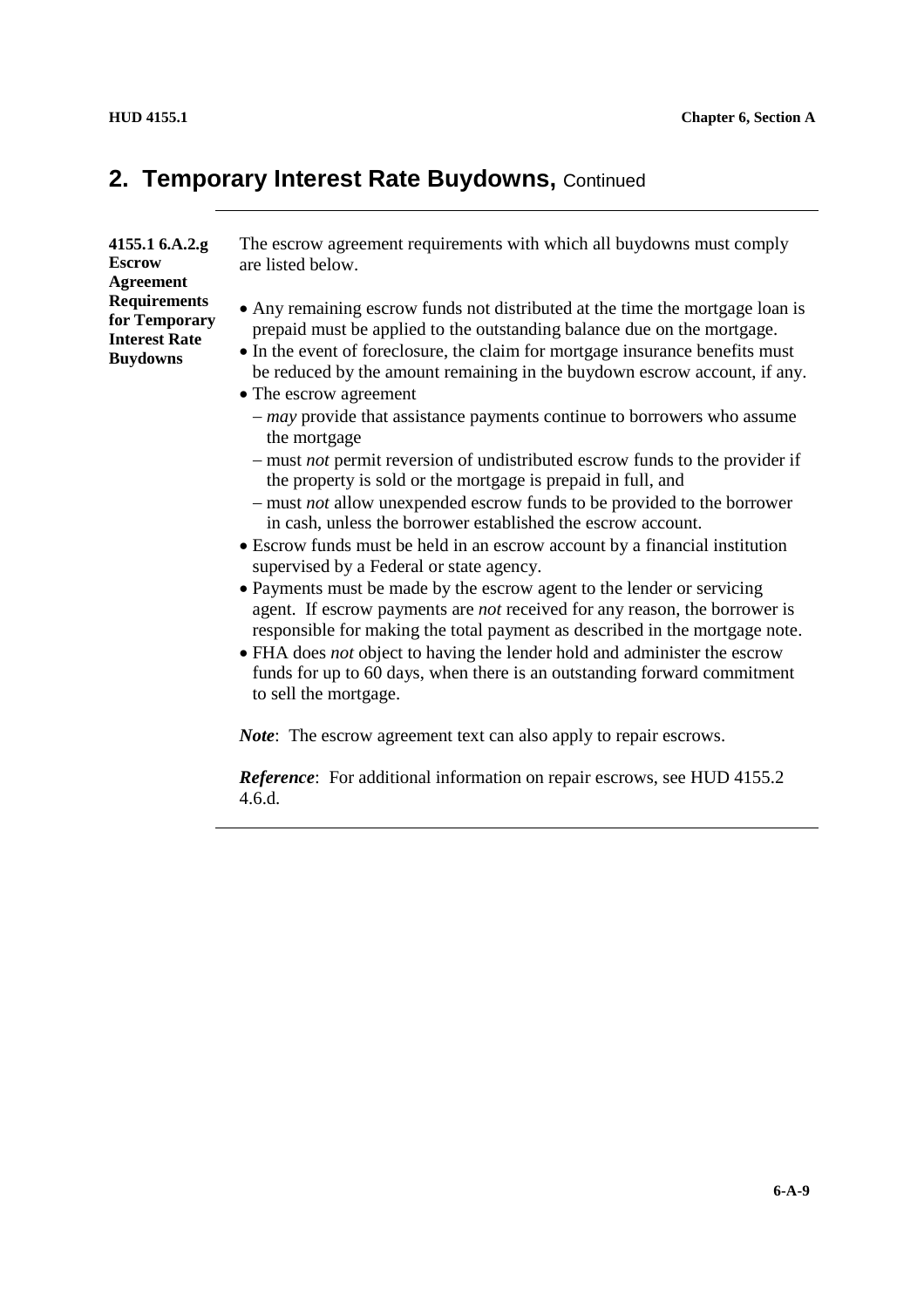# **3. Construction Permanent Mortgage Program Eligibility**

| <b>Introduction</b>                                                               | This topic contains information on the eligibility criteria for a loan to be<br>considered a construction permanent mortgage loan, including                                                                                                                                                                                                                                                                                                      |  |
|-----------------------------------------------------------------------------------|---------------------------------------------------------------------------------------------------------------------------------------------------------------------------------------------------------------------------------------------------------------------------------------------------------------------------------------------------------------------------------------------------------------------------------------------------|--|
|                                                                                   | • construction permanent mortgage features<br>· closing and insuring a CP loan, and<br>• construction permanent mortgage documentation requirements.                                                                                                                                                                                                                                                                                              |  |
| <b>Change Date</b>                                                                | March 24, 2011                                                                                                                                                                                                                                                                                                                                                                                                                                    |  |
| 4155.1 6.A.3.a<br>Construction<br><b>Permanent</b><br>Mortgage<br><b>Features</b> | A construction permanent (CP) mortgage loan<br>• combines the features of<br>- a construction loan<br>- a short-term interim loan for financing the cost of construction, and<br>- the traditional long-term permanent residential mortgage<br>• involves only one closing<br>• is considered a purchase transaction, for mortgage insurance and loan-to-<br>value (LTV) purposes, and<br>• is made directly to an approved borrower by a lender. |  |
| 4155.1 6.A.3.b<br><b>Closing and</b><br><b>Insuring a CP</b><br>Loan              | On a CP mortgage loan, there is only one closing, which occurs prior to the<br>start of construction. At closing, funds are disbursed to cover the purchase of<br>the land, and the balance of the mortgage proceeds are placed in an escrow<br>account to be disbursed as construction progresses.                                                                                                                                               |  |
|                                                                                   | <b>Important:</b> The loan is not insured until after construction is completed.                                                                                                                                                                                                                                                                                                                                                                  |  |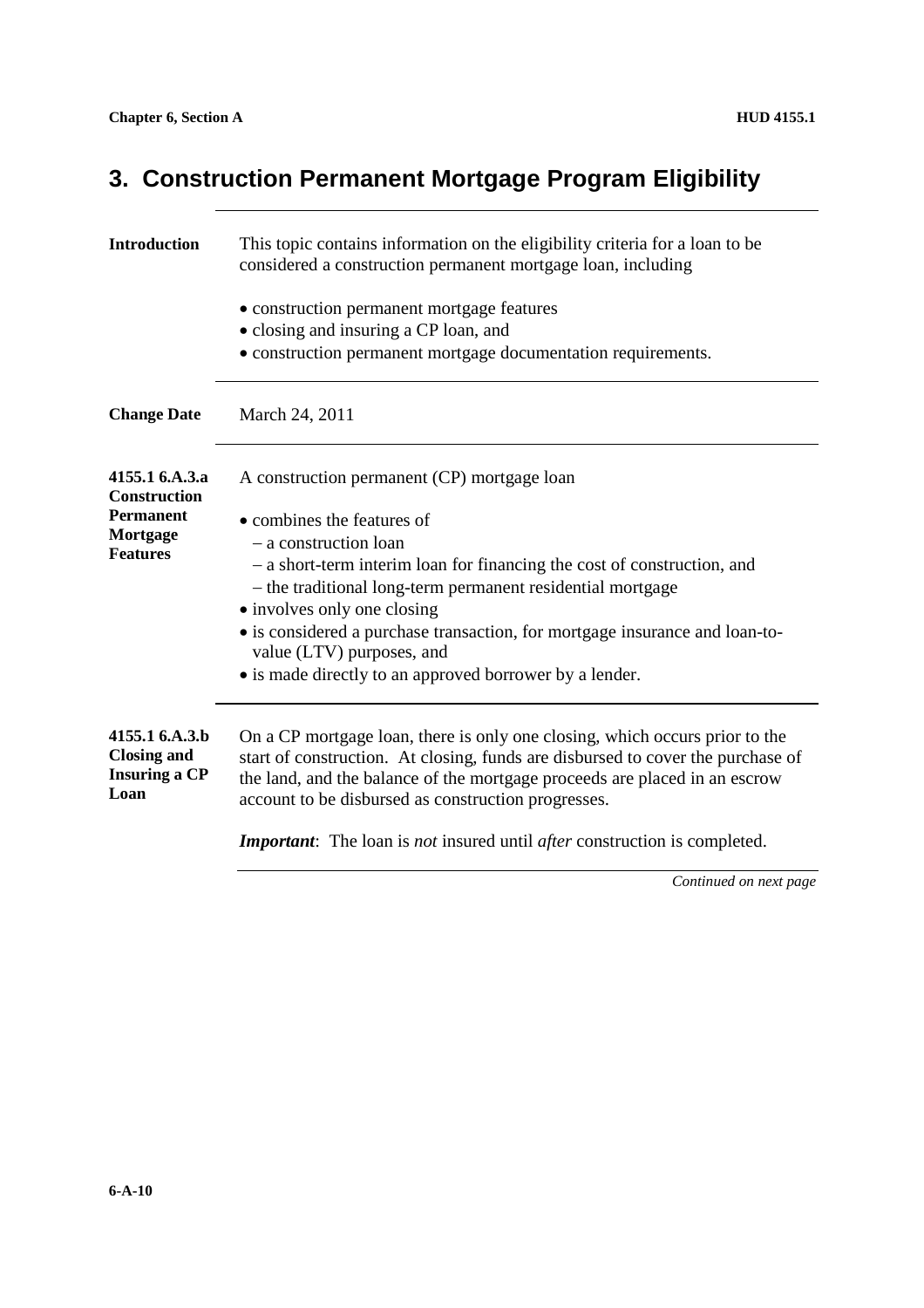# **3. Construction Permanent Mortgage Program Eligibility,**

**Continued** 

| 4155.1 6.A.3.c       | The table below describes various elements of an eligible CP loan and      |
|----------------------|----------------------------------------------------------------------------|
| <b>Construction</b>  | documentation requirements necessary for FHA mortgage insurance.           |
| <b>Permanent</b>     |                                                                            |
| Mortgage             | <i>Reference</i> : For more information on CP requirements, see HUD 4155.1 |
| <b>Documentation</b> | 6.A.4 and HUD 4155.1 6.A.5.                                                |
| <b>Requirements</b>  |                                                                            |

| Criteria                  | <b>Description</b>                                                         |
|---------------------------|----------------------------------------------------------------------------|
| Contract with the Builder | The borrower has contracted with a builder to construct the                |
|                           | improvements, and must provide a copy of the fully-executed                |
|                           | contract agreement, including the contractor's price to build.             |
|                           | <i>Note</i> : This program is <i>not</i> available to a borrower acting as |
|                           | his/her own general contractor, <i>unless</i> the borrower is a licensed   |
|                           | builder by profession. In this case, the acquisition cost must be          |
|                           | determined by the actual documented cost to construct the                  |
|                           | improvements.                                                              |
| Lot Ownership             | The borrower must own or be purchasing the lot at the closing of           |
|                           | the construction permanent mortgage.                                       |
|                           |                                                                            |
|                           | <i>Note</i> : If the contractor owns the lot, the lot must be included in  |
|                           | the total contract price.                                                  |
| Lot Acquisition           | If the borrower purchased the lot within the past six months,              |
|                           | he/she must provide a copy of the HUD-1 Settlement Statement,              |
|                           | or other settlement statement showing the acquisition cost.                |
|                           |                                                                            |
|                           | If the borrower owns the lot free-and-clear, the lender must               |
|                           | document the date of ownership and omission or any liens from              |
|                           | title work and settlement statements.                                      |
| Draw on Loan to Pay Off   | If the initial draw on the loan was for the purpose of paying off          |
| Lot Purchase              | the lot, the borrower must provide a statement verifying the               |
|                           | amount.                                                                    |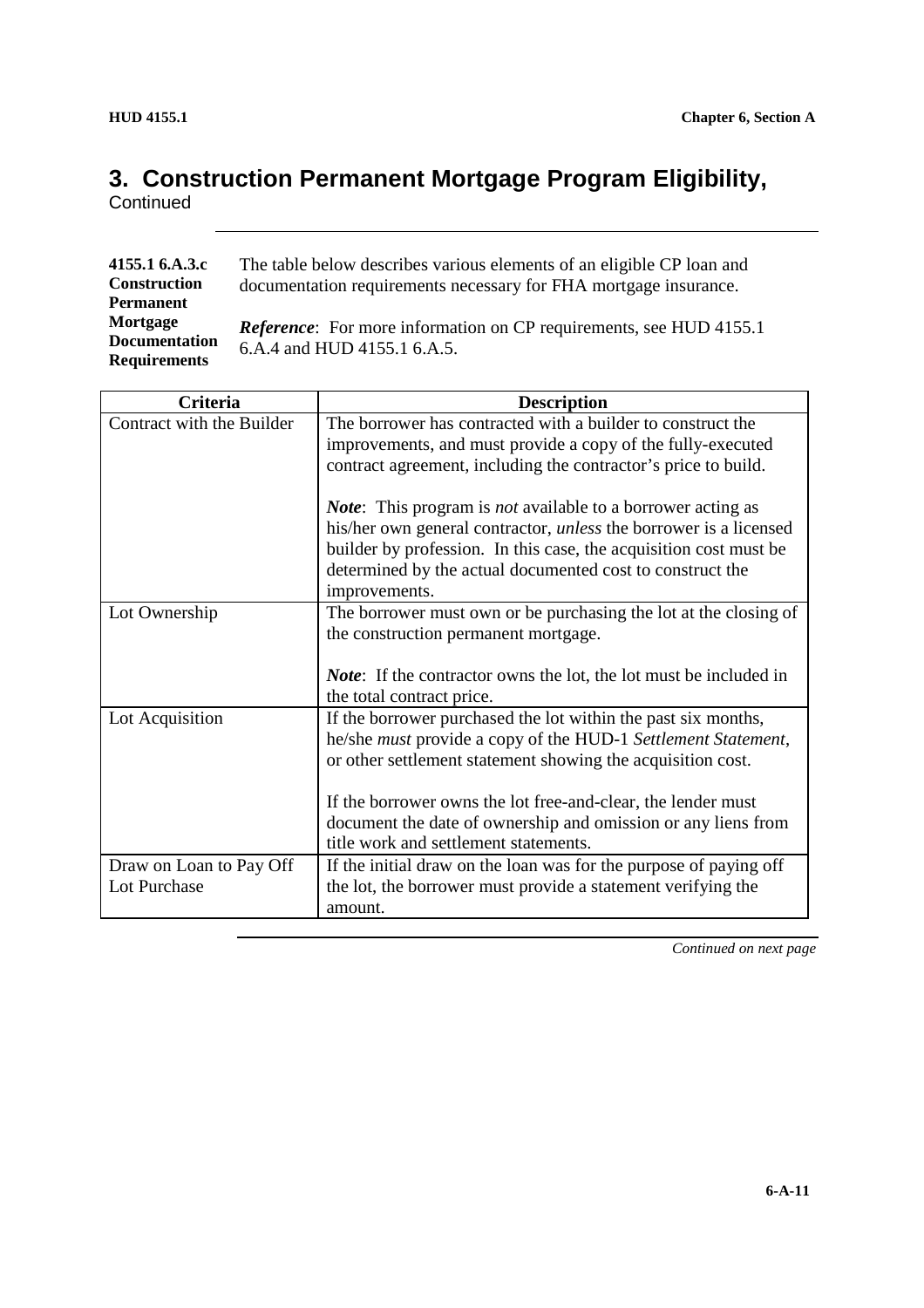#### **3. Construction Permanent Mortgage Program Eligibility,** Continued

**4155.1 6.A.3.c Construction Permanent Mortgage Documentation Requirements Documentation Requirements** (continued)

| Criteria                      | <b>Description</b>                                                 |
|-------------------------------|--------------------------------------------------------------------|
| Verification of Loan          | The balance on the loan, when it is fully drawn, must be verified. |
| <b>Balance/Escrow Account</b> |                                                                    |
|                               | The construction escrow account, if established, must be fully     |
|                               | extinguished. Any remaining funds must be applied to the           |
|                               | outstanding balance of the permanent loan.                         |
| Extras/Out-of-Pocket Costs    | If the borrower is including extras over and above the contract    |
|                               | specifications, and/or is paying out-of-pocket expenses over and   |
|                               | above the interim loan, then he/she must provide                   |
|                               |                                                                    |
|                               | • a breakdown of the extras and/or expenses                        |
|                               | • the cost of each                                                 |
|                               | • canceled checks, and                                             |
|                               | • paid receipts.                                                   |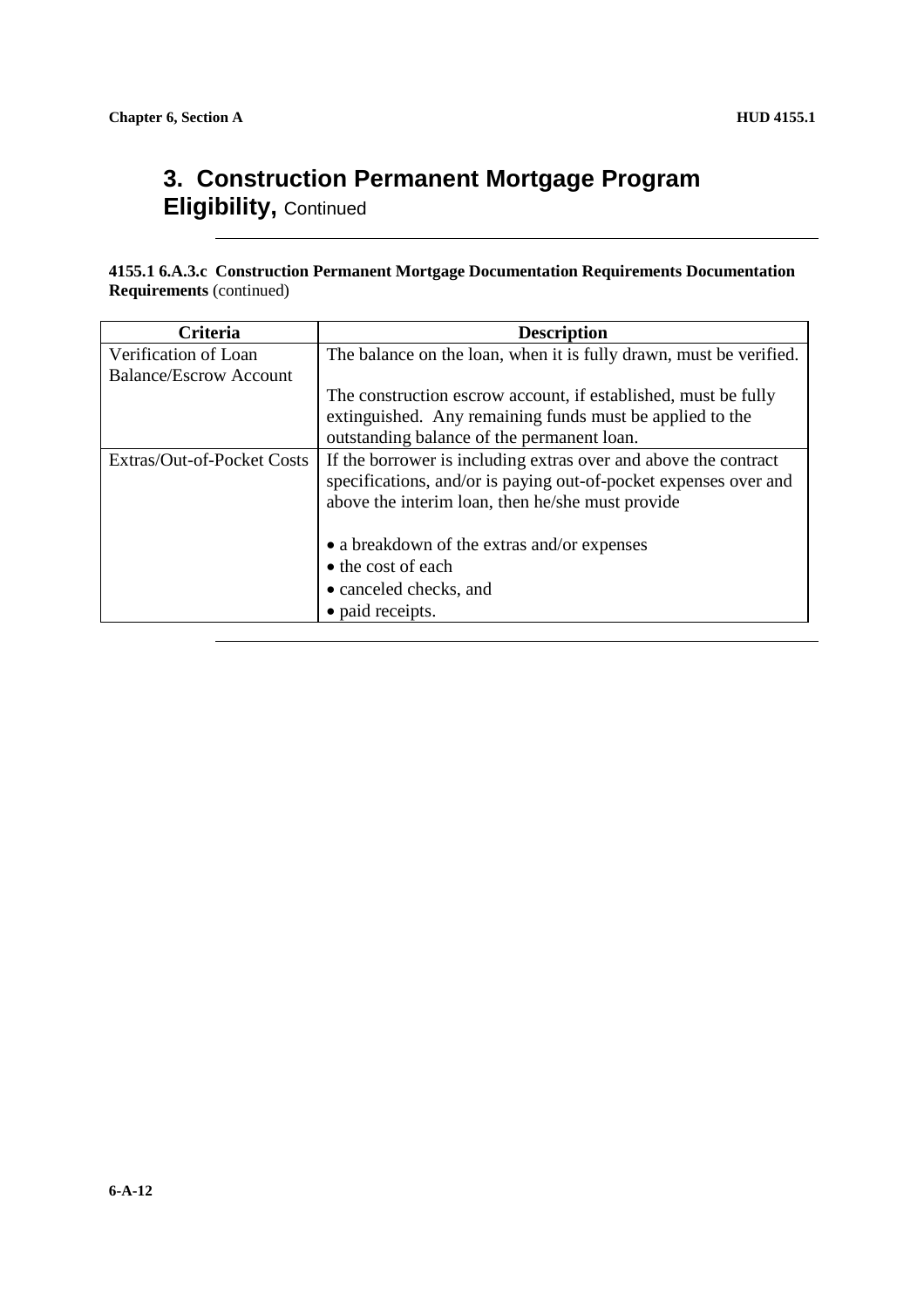# **4. Construction Permanent Mortgage Program Requirements**

| <b>Introduction</b>                                                                                          | This topic contains closing and post-closing information on the construction<br>permanent mortgage program, including                                                                                                                                                                                                                                         |
|--------------------------------------------------------------------------------------------------------------|---------------------------------------------------------------------------------------------------------------------------------------------------------------------------------------------------------------------------------------------------------------------------------------------------------------------------------------------------------------|
|                                                                                                              | • maximum mortgage amount<br>• establishing land value and borrower's equity<br>• permanent loan interest rate<br>• disclosure to the borrower on eligibility for insurance<br>• remitting UFMIP<br>• builder's responsibility for construction period fees<br>• borrower's approval of CP draws, and<br>• request for endorsement and start of amortization. |
| <b>Change Date</b>                                                                                           | March 24, 2011                                                                                                                                                                                                                                                                                                                                                |
| 4155.1 6.A.4.a<br><b>Maximum</b><br>Mortgage<br><b>Amount for</b><br><b>Construction</b><br><b>Permanent</b> | The maximum mortgage amount for a construction permanent (CP) loan is<br>determined by applying the loan-to-value (LTV) limits to the lesser of the<br>appraised value or the acquisition cost.<br>The acquisition cost includes                                                                                                                              |
| (CP) Loan                                                                                                    | • the builder's price to build<br>• borrower-paid extras over and above the contract specifications and/or out-<br>of-pocket expenses over and above the interim loan<br>• cost of the land, and<br>• closing costs.                                                                                                                                          |
|                                                                                                              | <i>References:</i> For more information<br>• on establishing the value of the land, see HUD 4155.1 6.A.4.b, and<br>• documentation required on borrower-paid extras and expenses and the<br>builder's price, see HUD 4155.1 6.A.3.c.                                                                                                                          |
|                                                                                                              | Continued on next page                                                                                                                                                                                                                                                                                                                                        |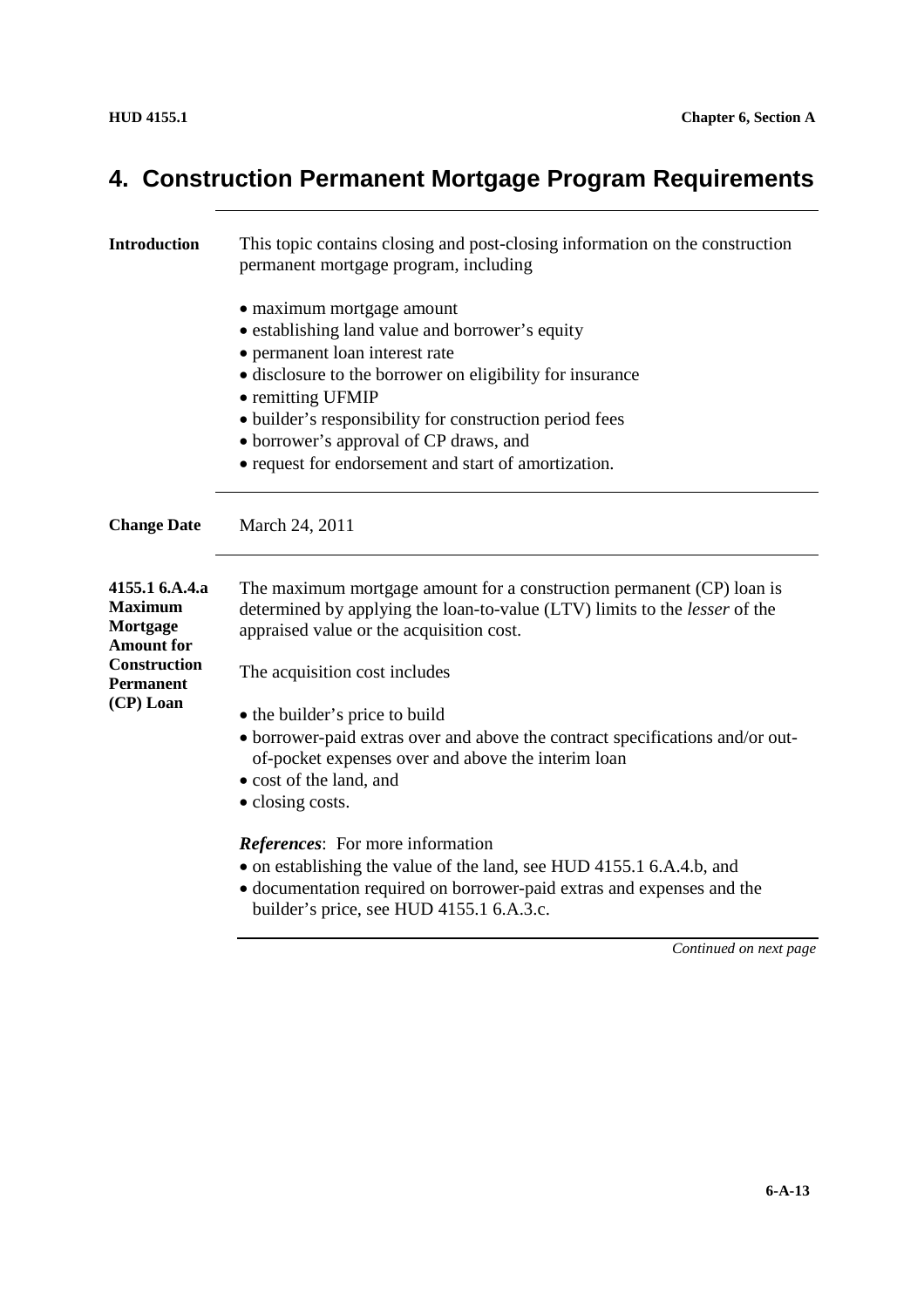### **4. Construction Permanent Mortgage Program**

**Requirements,** Continued

| 4155.1 6.A.4.b<br><b>Establishing</b><br><b>Land Value</b><br>and Borrower's<br><b>Equity on a CP</b><br>Loan | Equity in the land may be used for the borrower's downpayment. However,<br>if the advancement of the permanent loan results in the borrower receiving<br>cash out in excess of \$500, the maximum LTV is limited to 85%.                                                                |
|---------------------------------------------------------------------------------------------------------------|-----------------------------------------------------------------------------------------------------------------------------------------------------------------------------------------------------------------------------------------------------------------------------------------|
|                                                                                                               | If the land has been owned more than six months, or was received as an<br>acceptable gift, the <i>value</i> of the land may be used instead of its cost.                                                                                                                                |
|                                                                                                               | <i>Note</i> : If the value of the land is lower than acquisition cost, the value must be<br>used in calculating the maximum mortgage amount.                                                                                                                                            |
|                                                                                                               | <b>Important:</b> If the contractor for the improvements is also the seller of the<br>land, the total acquisition cost for maximum mortgage purposes is the<br>borrower's purchase price.                                                                                               |
| 4155.1 6.A.4.c<br>Permanent<br><b>Loan Interest</b><br><b>Rate on CP</b>                                      | The permanent mortgage loan interest rate is established at closing.<br>However, a lender may offer a "ceiling/floor" where the borrower may "float"<br>the interest rate during construction.                                                                                          |
| Loan                                                                                                          | The agreement between the lender and the borrower must provide that, at the<br>point of interest rate lock-in, the permanent mortgage                                                                                                                                                   |
|                                                                                                               | • will not exceed a specific maximum interest rate, based on market<br>fluctuations, and<br>• will permit the borrower to lock-in at a lower rate depending on the market.                                                                                                              |
|                                                                                                               | The borrower must qualify for the mortgage at the maximum rate at which the<br>permanent mortgage may be set.                                                                                                                                                                           |
| 4155.1 6.A.4.d<br><b>Disclosure to</b>                                                                        | The lender must provide a disclosure to the borrower explaining that                                                                                                                                                                                                                    |
| the Borrower<br>on CP Loan                                                                                    | • the loan is not eligible for FHA mortgage insurance until after<br>$-$ a final inspection, or<br>- issuance of a certificate of occupancy by the local governmental<br>jurisdiction, whichever is later, and<br>• FHA has no obligation until the mortgage is endorsed for insurance. |
|                                                                                                               |                                                                                                                                                                                                                                                                                         |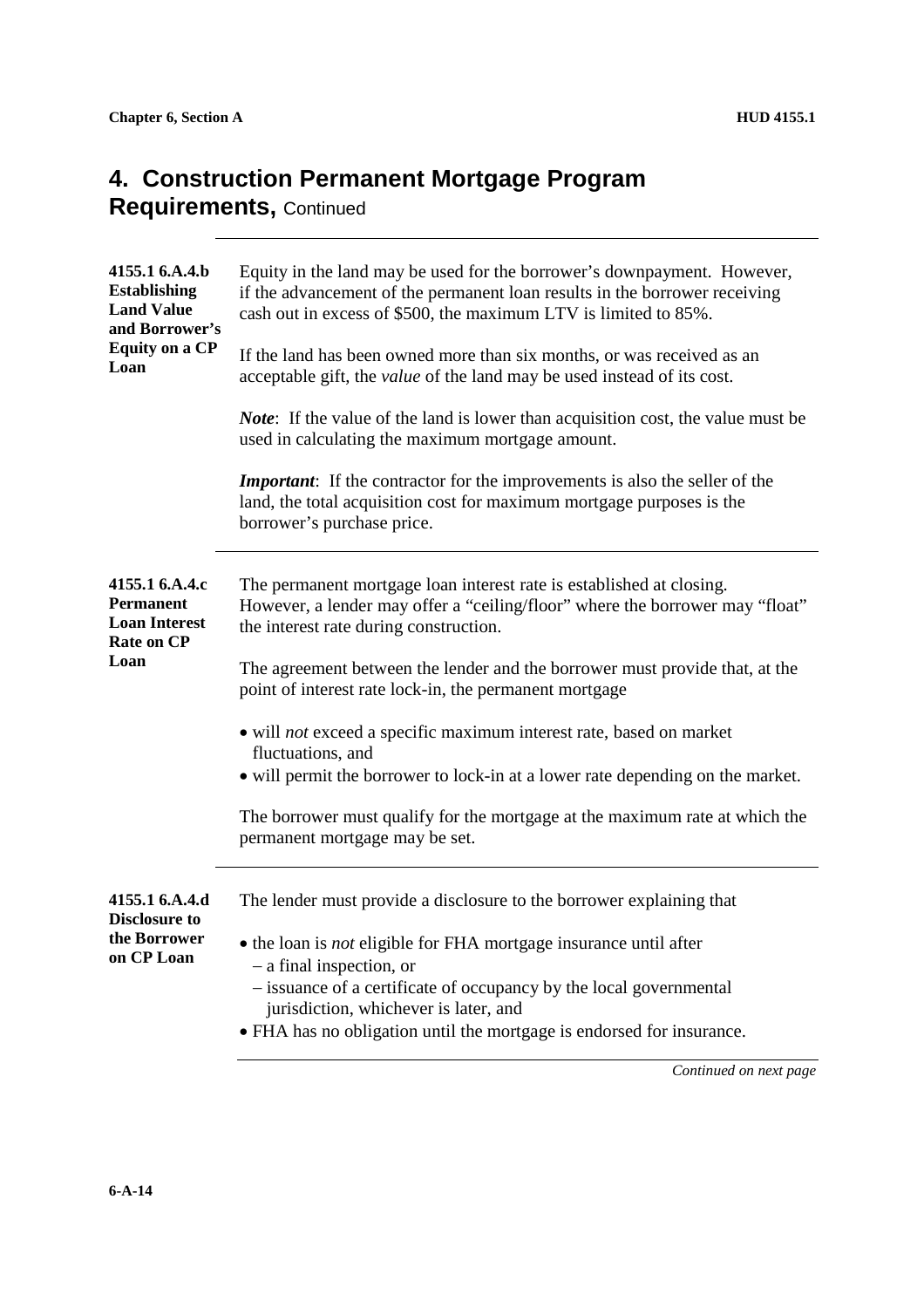### **4. Construction Permanent Mortgage Program**

**Requirements,** Continued

| 4155.1 6.A.4.e<br><b>CP</b> Loan<br><b>Eligibility and</b><br><b>Documentation</b><br>(Reference) | For more information on CP eligibility and other documentation<br>requirements, see HUD 4155.1 6.A.3 and HUD 4155.1 6.A.5.                                                                |
|---------------------------------------------------------------------------------------------------|-------------------------------------------------------------------------------------------------------------------------------------------------------------------------------------------|
| 4155.1 6.A.4.f<br><b>Remitting</b><br><b>UFMIP</b> on a<br><b>CP</b> Loan                         | FHA must receive the upfront mortgage insurance premium (UFMIP) within<br>10 calendar days of closing, or other time period as may be prescribed by<br>FHA.                               |
| 4155.1 6.A.4.g<br><b>Builder's</b><br><b>Responsibility</b>                                       | Unless a separate agreement is made specifying responsibility, the following<br>are paid by the builder during the construction period:                                                   |
| for<br><b>Construction</b><br><b>Period Fees</b>                                                  | • construction loan interest<br>• commitment fees<br>• inspection fees<br>• title update charges<br>• real estate taxes<br>• hazard insurance, and<br>• other financing charges incurred. |
| 4155.1 6.A.4.h<br><b>Borrower</b><br><b>Approval of CP</b><br><b>Draws</b>                        | On a CP loan, the lender must obtain written approval from the borrower<br>before each draw payment is provided to the builder.                                                           |
| 4155.1 6.A.4.i<br><b>Request for</b><br><b>Endorsement</b><br>and Start of                        | Within 60 days of the final inspection or issuance of the certificate of<br>occupancy, whichever is later, the lender must submit a request for<br>endorsement.                           |
| <b>Amortization</b><br>on CP Loan                                                                 | Amortization must begin no later than the first of the month following 60<br>days from the date of the final inspection or issuance of certificate of<br>occupancy.                       |
|                                                                                                   | <i>Note:</i> During construction, the loan is not FHA-insured.                                                                                                                            |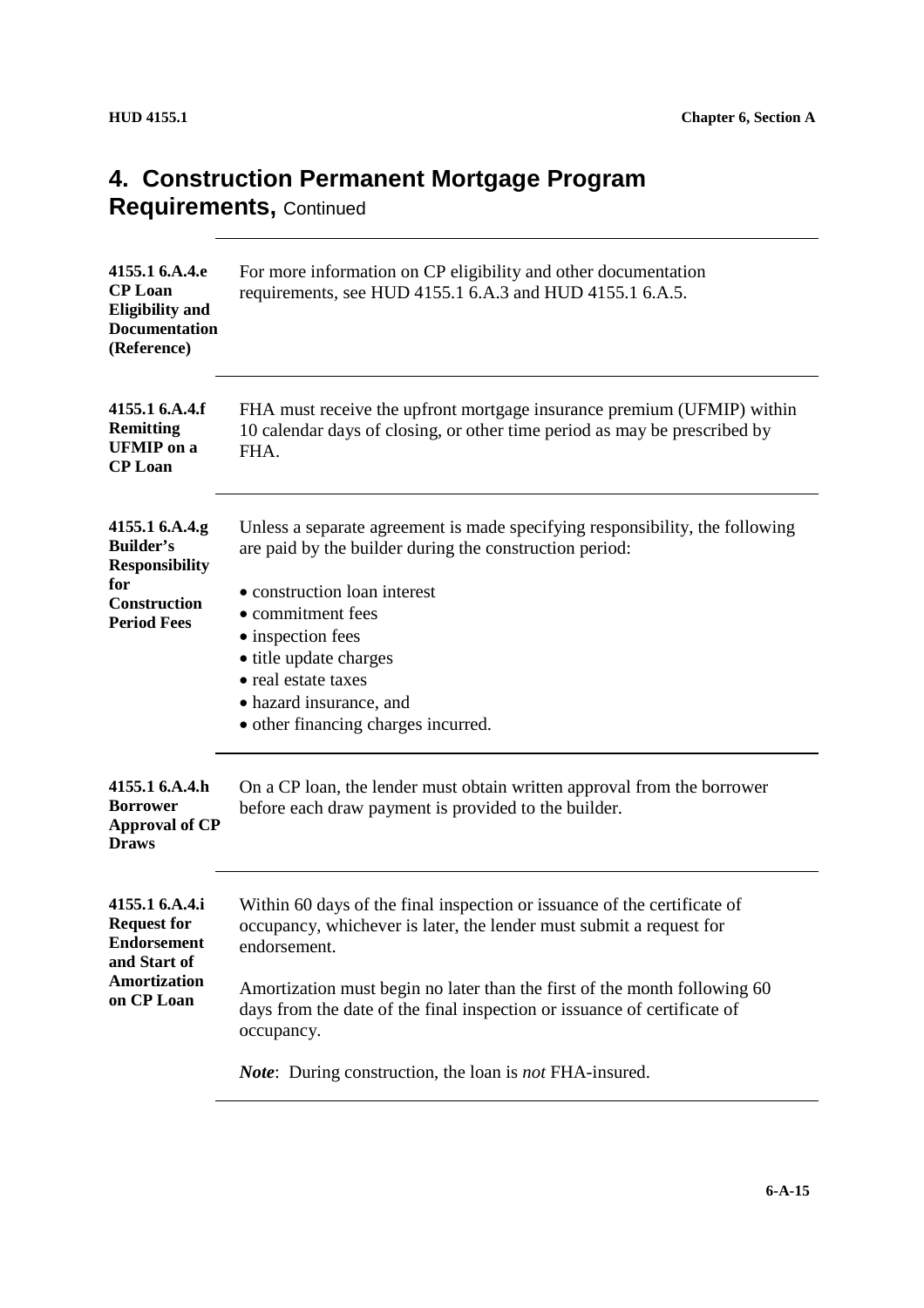#### **5. Construction Permanent Mortgage Documentation Requirements for Closing and Endorsement**

| This topic contains information on the documentation requirements for<br>closing and endorsing a construction permanent mortgage loan, including                                                                                                                                                                                                                                                                                |
|---------------------------------------------------------------------------------------------------------------------------------------------------------------------------------------------------------------------------------------------------------------------------------------------------------------------------------------------------------------------------------------------------------------------------------|
| • documentation requirements for closing a CP loan, and<br>• documentation required prior to endorsement of a CP loan.                                                                                                                                                                                                                                                                                                          |
| March 24, 2011                                                                                                                                                                                                                                                                                                                                                                                                                  |
| Standard FHA documents are used when closing a construction permanent<br>(CP) mortgage loan, with the addition of a                                                                                                                                                                                                                                                                                                             |
| • Construction Rider to the Note, and<br>• Construction Loan Agreement.                                                                                                                                                                                                                                                                                                                                                         |
| These construction documents may be in any form acceptable to the lender,<br>but they must provide that all special construction terms end when the<br>construction loan converts to a permanent loan.                                                                                                                                                                                                                          |
| After conversion, only the permanent loan terms (using standard documents)<br>continue to be effective, making the permanent loan eligible for FHA<br>mortgage insurance.                                                                                                                                                                                                                                                       |
| Prior to endorsement, the lender must obtain                                                                                                                                                                                                                                                                                                                                                                                    |
| • a certification that the mortgaged property is free and clear of all liens other<br>than the mortgage, signed by the borrower after conversion to the<br>permanent loan<br>• verification that the construction loan has been fully drawn down<br>• copies of canceled checks and paid receipts for all the borrower's out-of-<br>pocket construction costs, and<br>• all property-related requirements for new construction. |
|                                                                                                                                                                                                                                                                                                                                                                                                                                 |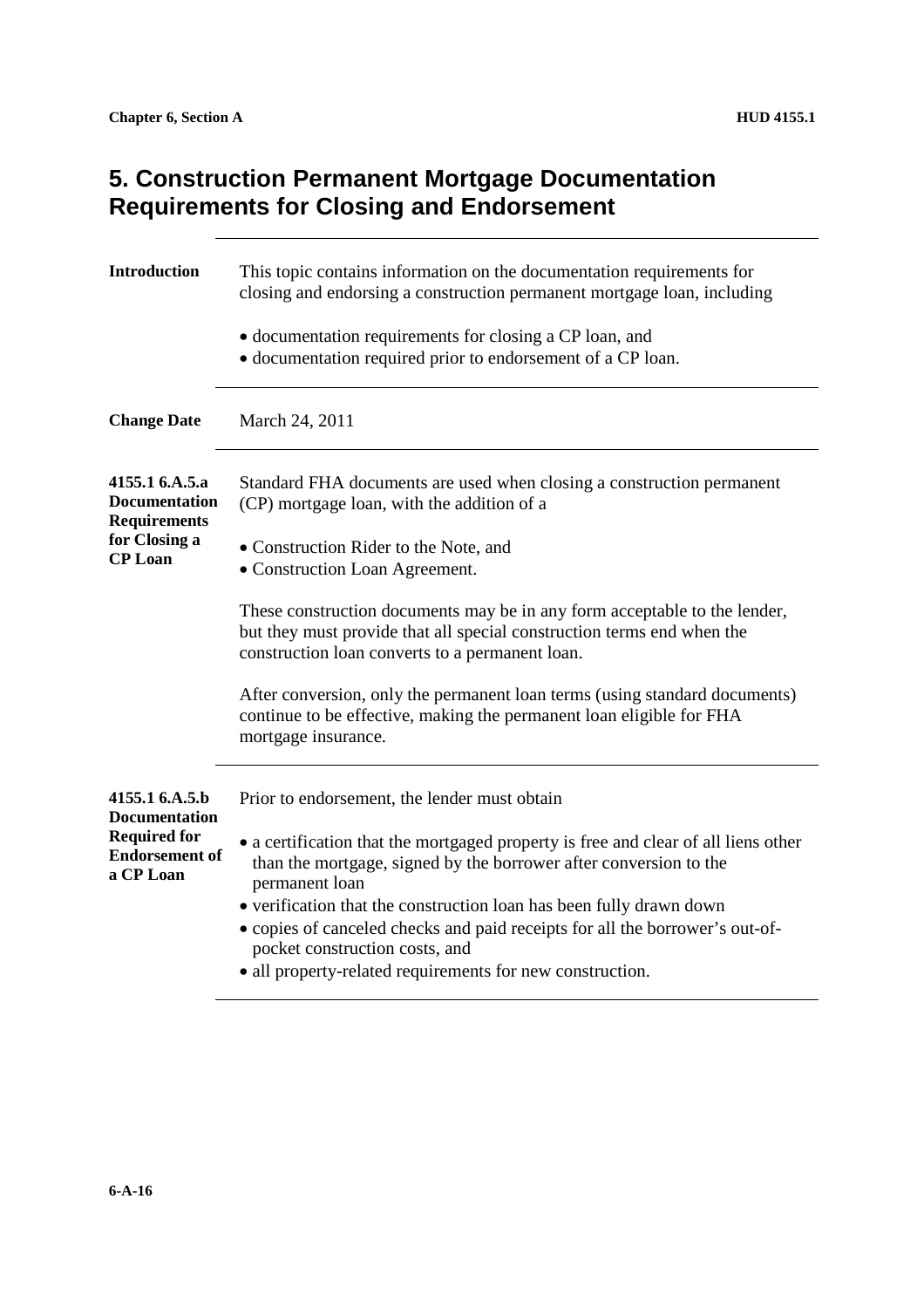| <b>Introduction</b>                                                      | This topic contains information on mortgage insurance for disaster victims,<br>including                                                                                                                                                                                                                                                                                                                                                                                                                                                          |
|--------------------------------------------------------------------------|---------------------------------------------------------------------------------------------------------------------------------------------------------------------------------------------------------------------------------------------------------------------------------------------------------------------------------------------------------------------------------------------------------------------------------------------------------------------------------------------------------------------------------------------------|
|                                                                          | $\bullet$ description of the Section 203(h) program<br>• required evidence of destruction of residence for 203(h)<br>$\bullet$ eligible properties for 203(h)<br>• maximum financing for eligible borrowers under 203(h)<br>• Section 203(h) maximum mortgage amounts<br>$\bullet$ 203(h) application deadline<br>$\bullet$ using Section 203(k) with 203(h) for rehabilitation<br>• maximum financing for $203(k)$ with $203(h)$<br>• Section 203(h) underwriting guidance, and<br>• Section 203(h) scenarios and general underwriting guidance. |
| <b>Change Date</b>                                                       | March 24, 2011                                                                                                                                                                                                                                                                                                                                                                                                                                                                                                                                    |
| 4155.1 6.A.6.a<br><b>Description of</b><br>the Section<br>203(h) Program | Under the Section 203(h), Mortgage Insurance for Disaster Victims program,<br>FHA provides mortgage insurance to assist victims of presidentially-declared<br>disasters. This program goes into effect when the president declares the<br>disaster, and remains in effect for one year from the date of declaration.                                                                                                                                                                                                                              |
|                                                                          | The Federal Emergency Management Agency (FEMA) provides listings of<br>the                                                                                                                                                                                                                                                                                                                                                                                                                                                                        |
|                                                                          | • specific affected counties and cities, and<br>• corresponding disaster declaration dates.                                                                                                                                                                                                                                                                                                                                                                                                                                                       |
|                                                                          | <i>Note</i> : The FEMA information can be found at<br>http://www.fema.gov/disasters.                                                                                                                                                                                                                                                                                                                                                                                                                                                              |
|                                                                          | <b>Reference:</b> For more information on the Section 203(h) program, see HUD<br>4155.2 1.C.3.                                                                                                                                                                                                                                                                                                                                                                                                                                                    |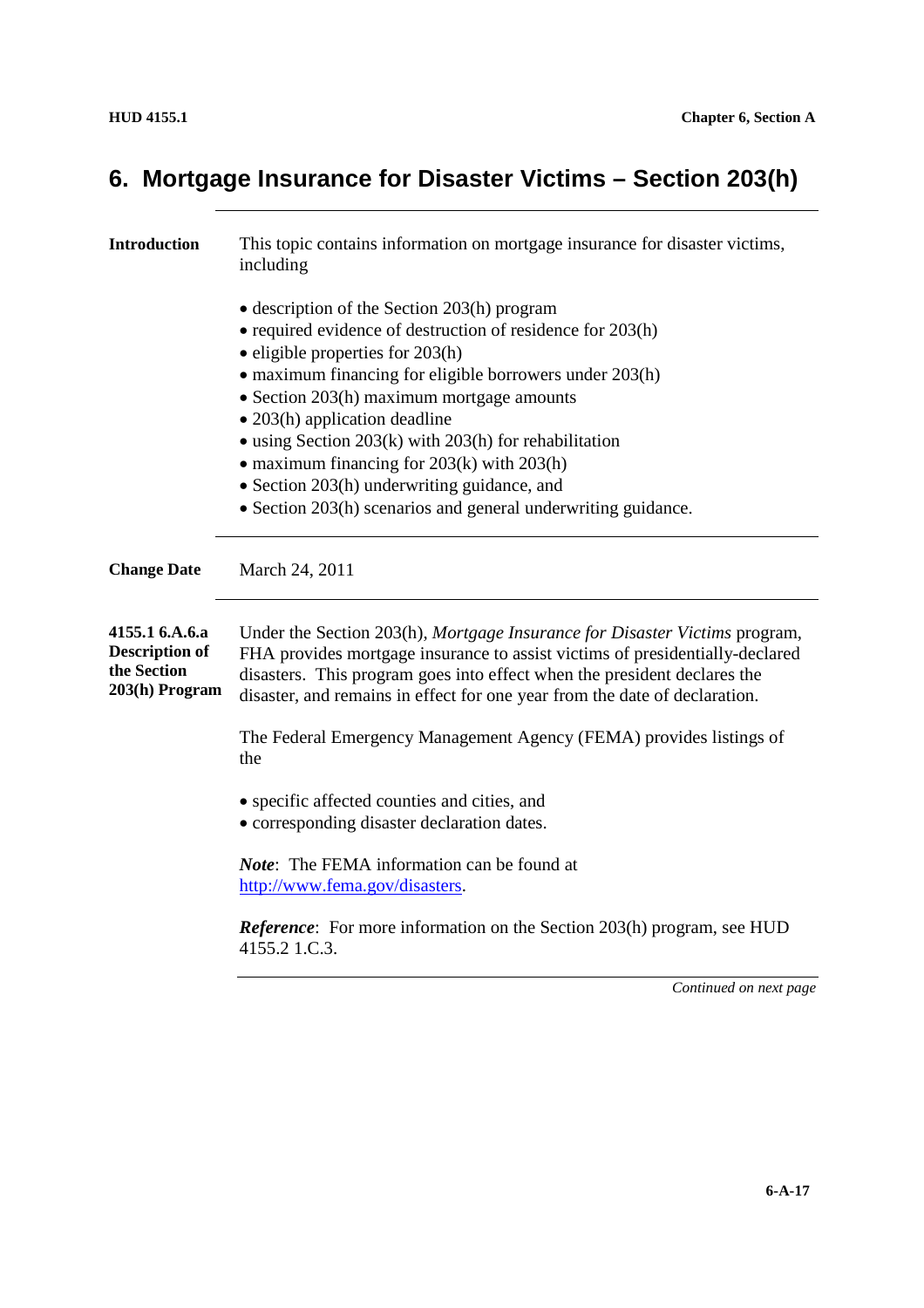**Continued** 

#### **4155.1 6.A.6.b Required Evidence of Destruction of Residence for 203(h)**

Under Section 203(h), the borrower's previous residence must have been in the disaster area, and must have been destroyed or damaged to such an extent that reconstruction or replacement is necessary. Borrowers must provide conclusive evidence of these facts, as outlined in the table below.

*Note*: The borrower may have been the owner or a renter of the affected property.

| Conclusive evidence of       | Includes                                 |
|------------------------------|------------------------------------------|
| a permanent residence in the | • a valid driver's license               |
| affected area                | • a voter registration card, or          |
|                              | • utility bills.                         |
| destruction of the residence | • an insurance report                    |
|                              | • an inspection report by an independent |
|                              | fee inspector or government agency, or   |
|                              | • conclusive photographic evidence       |
|                              | showing the destruction or damage.       |

**4155.1 6.A.6.c Eligible** The following properties are eligible under the Section 203(h) program:

**Properties for 203(h)**

- one-unit detached homes, or
- units in FHA-approved condominium projects.

Two, three, and four unit properties *may not* be purchased under the program.

*Reference*: For more information on eligibility for the Section 203(h) program, see HUD 4155.2 1.C.3.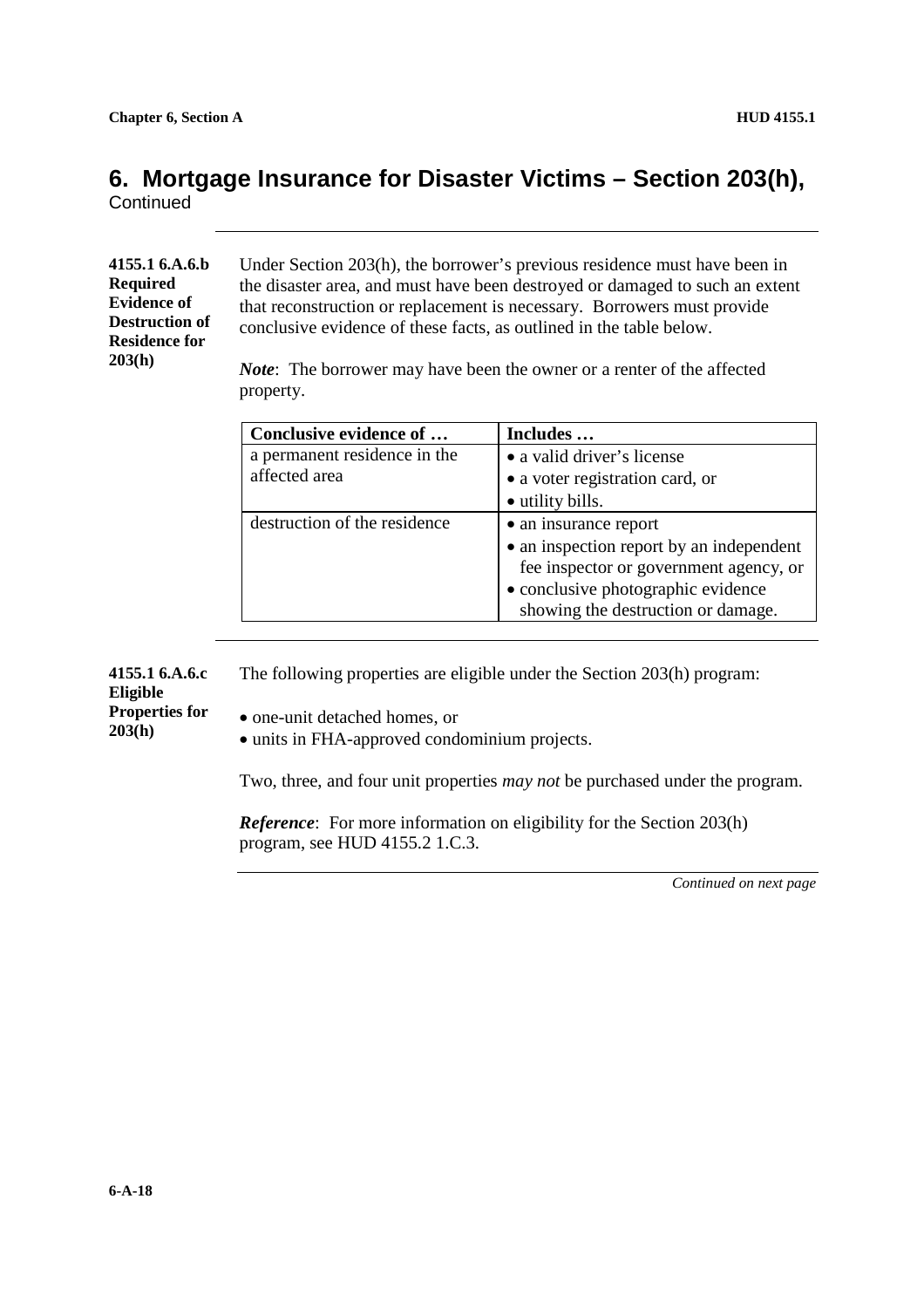| 4155.1 6.A.6.d<br><b>Maximum</b><br><b>Financing and</b><br><b>Minimum</b><br><b>Credit Score</b> | Under the 203(h) program, an eligible borrower may receive financing of<br>100% of the sales price, and no downpayment is required, provided that the<br>borrower has a minimum credit score of 500. Borrowers with decision credit<br>scores below 500 are not eligible for FHA financing. |
|---------------------------------------------------------------------------------------------------|---------------------------------------------------------------------------------------------------------------------------------------------------------------------------------------------------------------------------------------------------------------------------------------------|
| for $203(h)$<br><b>Borrowers</b>                                                                  | Closing costs and prepaid expenses <i>not</i> paid by the seller must be paid                                                                                                                                                                                                               |
|                                                                                                   | • by the borrower in cash, or                                                                                                                                                                                                                                                               |
|                                                                                                   | • through premium pricing.                                                                                                                                                                                                                                                                  |
|                                                                                                   | <b>Note:</b> Adjustable Rate Mortgages (ARMs) may be used with the Section<br>203(h) program.                                                                                                                                                                                               |
| 4155.1 6.A.6.e<br>Section 203(h)<br><b>Maximum</b>                                                | Maximum mortgage amounts for the Section 203(h) program are the same as<br>for the Section 203(b) program.                                                                                                                                                                                  |
| Mortgage<br><b>Amounts</b>                                                                        | The list can be accessed                                                                                                                                                                                                                                                                    |
|                                                                                                   | • from the lender's page on HUD's website at http://www.hud.gov/lenders/,<br>$\alpha$                                                                                                                                                                                                       |
|                                                                                                   | • on the FHA Connection (FHAC) at https://entp.hud.gov/clas/.                                                                                                                                                                                                                               |
|                                                                                                   | <b>Reference:</b> For information on the Section 203(b) program and maximum<br>mortgage amounts, see HUD 4155.2 1.C.2.                                                                                                                                                                      |
| 4155.1 6.A.6.f<br>203(h)<br><b>Application</b><br><b>Deadline</b>                                 | The borrower's mortgage loan application must be submitted to the lender<br>within one year of the president's declaration of the disaster.                                                                                                                                                 |
|                                                                                                   | Continued on next page                                                                                                                                                                                                                                                                      |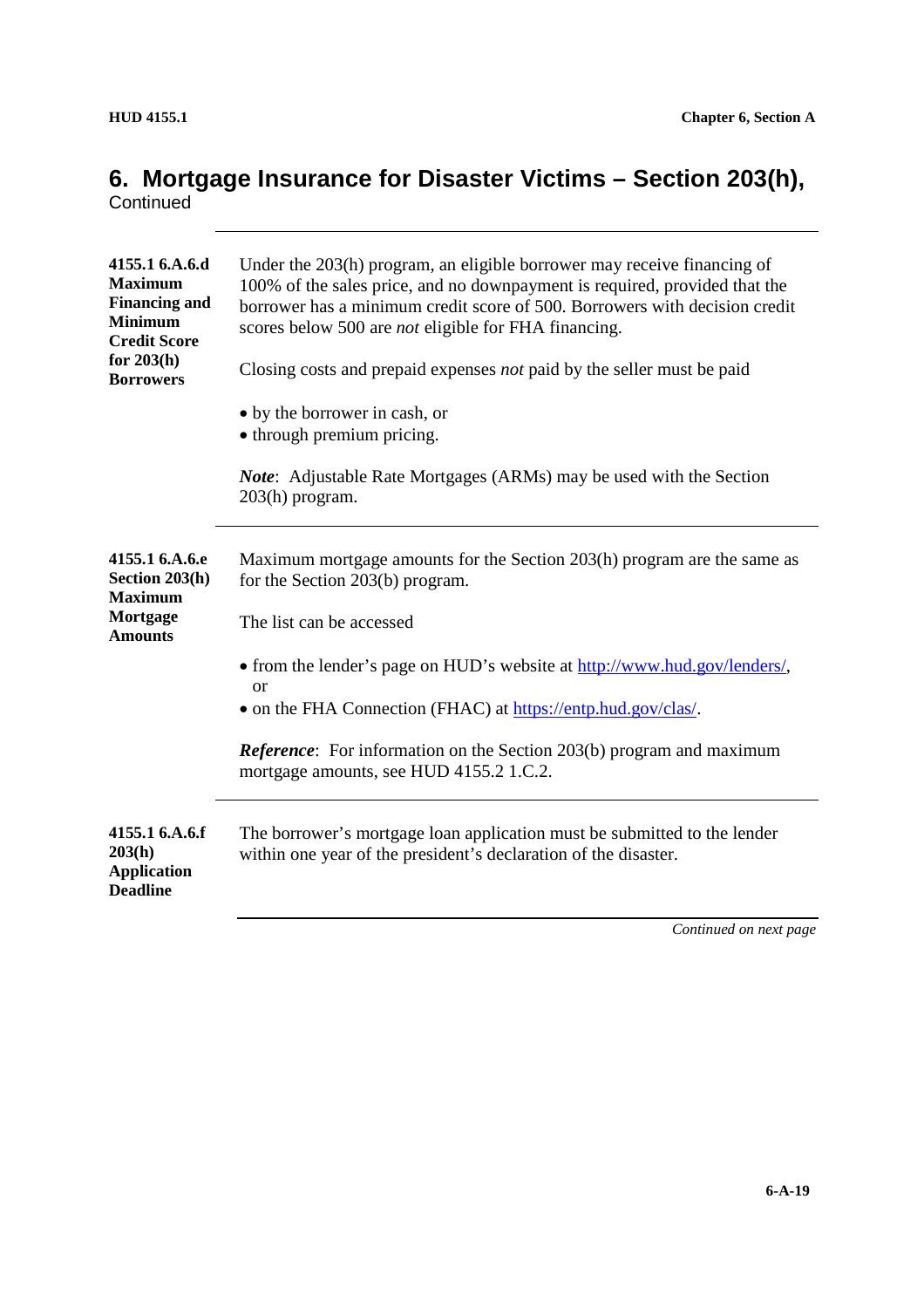| The requirement to complete a dwelling more than one year preceding the<br>date of the mortgage insurance application under the Section 203(k),<br>Rehabilitation Home Mortgage Insurance program, does not apply to<br>properties in a disaster area.          |
|-----------------------------------------------------------------------------------------------------------------------------------------------------------------------------------------------------------------------------------------------------------------|
| Damaged residences are eligible for Section 203(k) mortgage insurance,<br>regardless of the age of the property. The residence only needs to have been<br>completed and ready for occupancy for eligibility under Section 203(k).                               |
| Homes that have been demolished, or will be razed as part of the<br>rehabilitation work, are eligible provided the existing foundation system is<br>not affected, and will remain in place and be used. The complete foundation<br>system must remain in place. |
| <b>Reference:</b> For more information on the Section 203(k) program, see HUD<br>4155.2 1.C.5.                                                                                                                                                                  |
| The type of mortgage being made determines the percentage of financing<br>available, when using Section 203(k) with 203(h). In other words, normal<br>loan-to-value (LTV) ratios apply to Section 203(k) mortgages made in<br>disaster areas.                   |
| <i>Reference</i> : For more information on the Section $203(k)$ program, see HUD<br>4155.2 1.C.5.                                                                                                                                                               |
|                                                                                                                                                                                                                                                                 |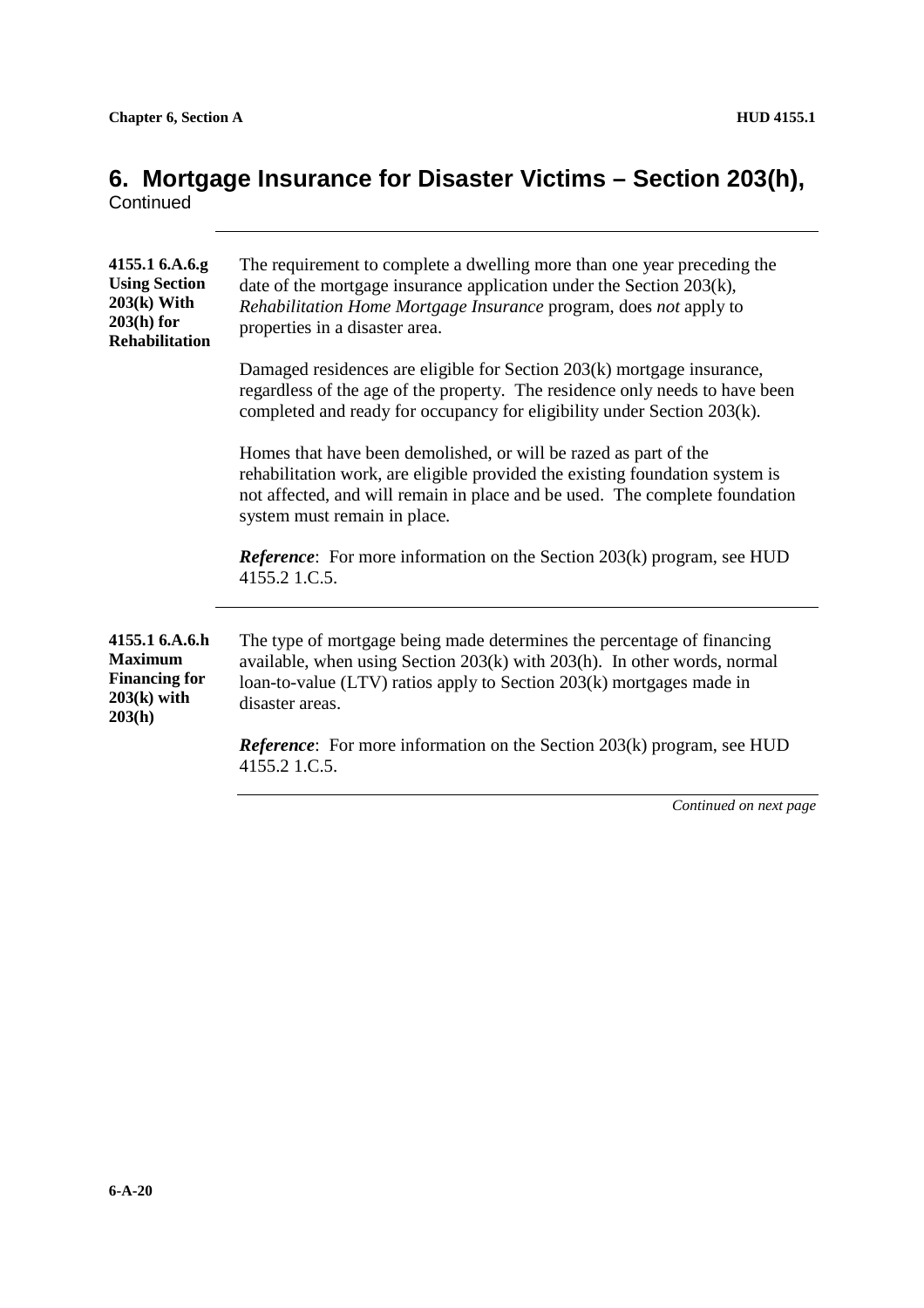| 4155.1 6.A.6.i<br>Section 203(h)<br><b>Underwriting</b><br>Guidance | Since many borrowers affected by a major disaster will experience difficulties<br>providing traditional documentation regarding employment and funds for<br>closing, lenders should be as flexible as prudent decision-making permits,<br>when applying FHA's underwriting criteria and documentation requirements. |
|---------------------------------------------------------------------|---------------------------------------------------------------------------------------------------------------------------------------------------------------------------------------------------------------------------------------------------------------------------------------------------------------------|
|                                                                     | To the extent possible, lenders should be accommodating towards borrowers                                                                                                                                                                                                                                           |
|                                                                     | • eligible for Section 203(h) mortgages, whether or not they opt for another<br>FHA program, such as $203(k)$ , regarding gaps in<br>- employment<br>- documentation for employment                                                                                                                                 |
|                                                                     | - available funds, and<br>- qualifying ratios, and                                                                                                                                                                                                                                                                  |
|                                                                     | • when evaluating the following that were the direct result of a disaster, as<br>reported into the Credit Alert Interactive Voice Response System<br>(CAIVRS):                                                                                                                                                      |
|                                                                     | - recent derogatory credit                                                                                                                                                                                                                                                                                          |
|                                                                     | - bankruptcy<br>- foreclosure                                                                                                                                                                                                                                                                                       |
|                                                                     | - deed-in-lieu of foreclosure, and                                                                                                                                                                                                                                                                                  |
|                                                                     | - delinquent federal obligations.                                                                                                                                                                                                                                                                                   |
|                                                                     | The guiding principle is to provide FHA financing to disaster victims who can<br>make mortgage payments, but may not be able to provide the traditional                                                                                                                                                             |

documentation to support their ability to repay the loan.

*Reference*: For more information on documentation requirements for disaster victims, see HUD 4155.1 6.A.6.j.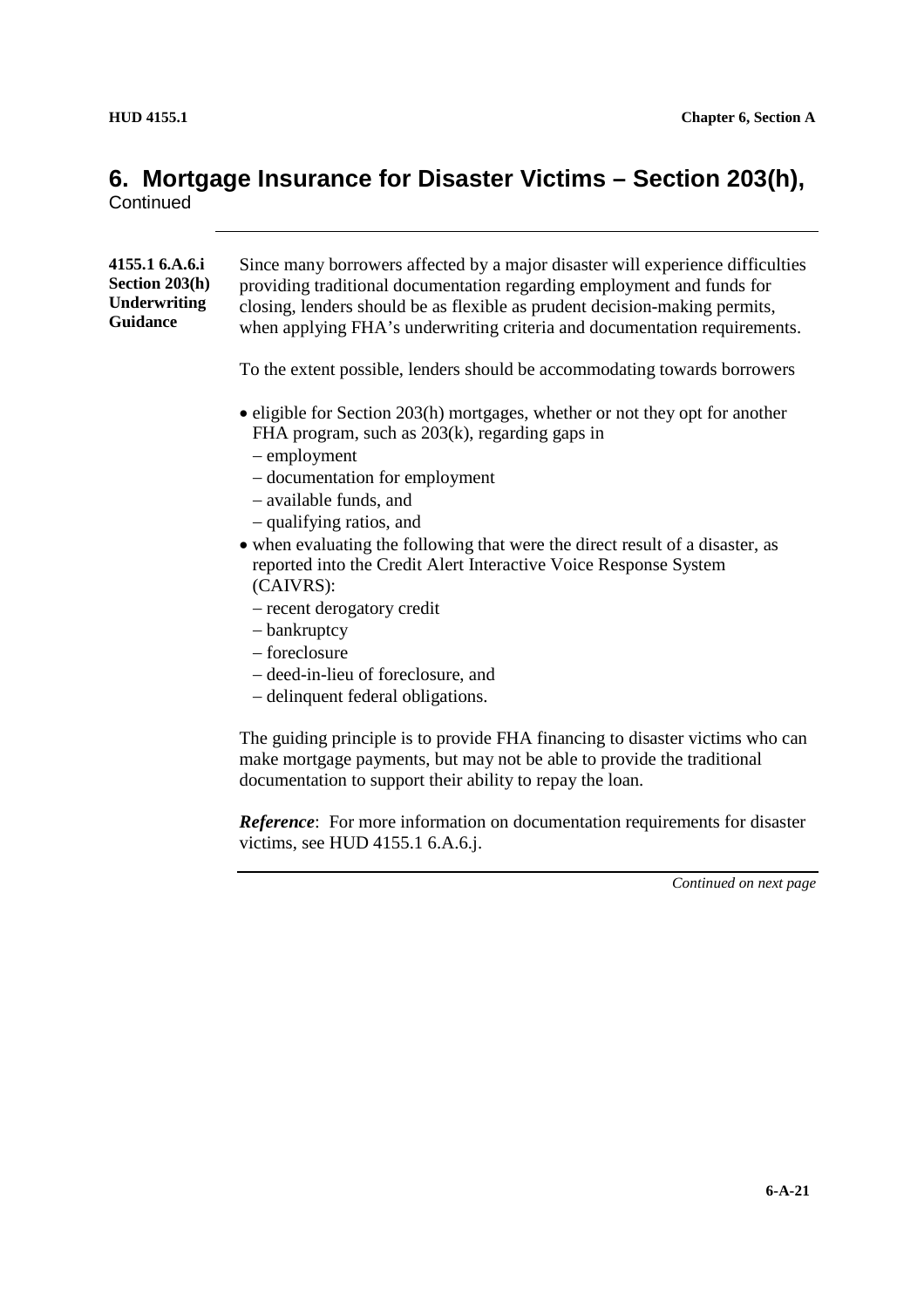**Continued** 

*Note*: The guidelines below are meant to provide general guidance *only* and do not address *all* of the circumstances in which alternative documentation can be used. Each case is different, and ultimately needs to be evaluated on its own merits.

| <b>Underwriting</b> | <b>Guideline</b>                                                                                                                                                                                                                                                                                                                                                        |
|---------------------|-------------------------------------------------------------------------------------------------------------------------------------------------------------------------------------------------------------------------------------------------------------------------------------------------------------------------------------------------------------------------|
| Category            |                                                                                                                                                                                                                                                                                                                                                                         |
| Credit              | Lenders should be able to determine if derogatory credit occurred subsequent<br>to a disaster.                                                                                                                                                                                                                                                                          |
|                     | If the credit report indicates satisfactory credit prior to a disaster, and any<br>derogatory credit subsequent to the date of the disaster can be related to the<br>effects of the disaster, FHA will consider that the borrower is a satisfactory<br>credit risk.                                                                                                     |
| <b>CAIVRS</b>       | FHA determines that a borrower is not eligible for FHA insurance if<br>CAIVRS indicates the borrower is presently delinquent, or has had a claim<br>paid within the previous three years on a loan made or insured by HUD on<br>his/her behalf. To the list of <i>exceptions</i> to this rule, FHA is adding situations<br>involving presidentially-declared disasters. |
|                     | If the borrower is reported in CAIVRS, but the credit report indicates the<br>loan was current prior to the disaster, and any delinquency or claim paid can<br>be related to the effects of the disaster, the borrower may be considered<br>eligible.                                                                                                                   |
|                     | As with any CAIVRS authorization, lenders may contact the appropriate<br>Homeownership Center (HOC) for additional Section 203(h) underwriting<br>information and guidance.                                                                                                                                                                                             |
|                     | <i>References:</i> For more information on<br>· eligibility for Federally-related credit, see HUD 4155.1 4.A.6, and<br>• the requirement to screen borrowers using CAIVRS, see HUD 4155.1<br>4.A.8.                                                                                                                                                                     |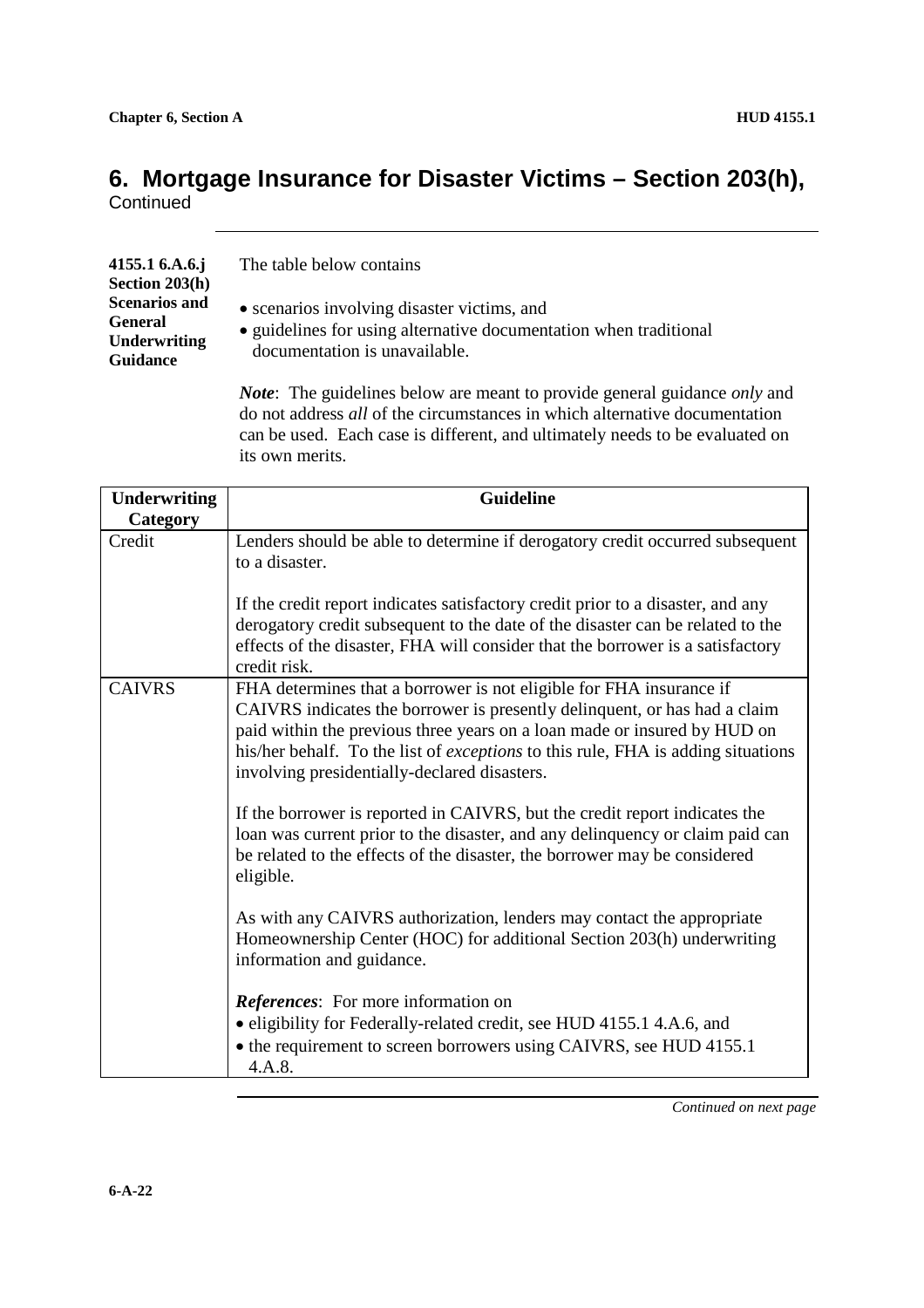| 4155.1 6.A.6.j Section 203(h) Scenarios and General Underwriting Guidance (continued) |  |  |
|---------------------------------------------------------------------------------------|--|--|
|---------------------------------------------------------------------------------------|--|--|

| <b>Underwriting</b>  | <b>Guideline</b>                                                                                                                                                                                                                                                                                                                     |
|----------------------|--------------------------------------------------------------------------------------------------------------------------------------------------------------------------------------------------------------------------------------------------------------------------------------------------------------------------------------|
| Category             |                                                                                                                                                                                                                                                                                                                                      |
| Income               | Borrowers affected by a disaster may not be able to document past or present<br>employment. If prior employment cannot be verified because records are<br>destroyed, and he/she has a current position in the same or similar field, it<br>may still be possible to consider the income.                                             |
|                      | W-2s and tax returns may be obtained from the Internal Revenue Service<br>(IRS) to confirm prior employment and income. If this information cannot<br>be obtained on a timely basis, the credit report may indicate the borrower's<br>prior employment.                                                                              |
|                      | Lenders can consider short-term employment, due to the disaster. It is<br>anticipated that lenders will make every effort to obtain documentation about<br>prior employment, and FHA will be flexible on the documentation<br>requirements.                                                                                          |
|                      | <i>Note</i> : Lenders should document their efforts to obtain traditional<br>employment and income documentation.                                                                                                                                                                                                                    |
| Qualifying<br>Ratios | When a borrower is purchasing a new home, yet still has an outstanding<br>mortgage on a property located in a FEMA Disaster Area, the lender may<br>exclude the mortgage payment on the previous residence from the qualifying<br>ratio calculations, <i>if</i> the borrower provides the lender with information<br>indicating that |
|                      | • he/she is working with the servicing lender to appropriately address his/her<br>mortgage obligation, and<br>• any property insurance proceeds will be applied to the mortgage on the<br>damaged home.                                                                                                                              |
| Assets               | If hard copy bank records are unavailable, the lender should encourage the<br>borrower to access his/her financial institution's website to download<br>statements confirming the assets needed to close the loan.                                                                                                                   |
|                      | Lenders should document their attempts to verify assets, and make every<br>effort to ensure that borrowers will have sufficient funds to complete the<br>transaction.                                                                                                                                                                |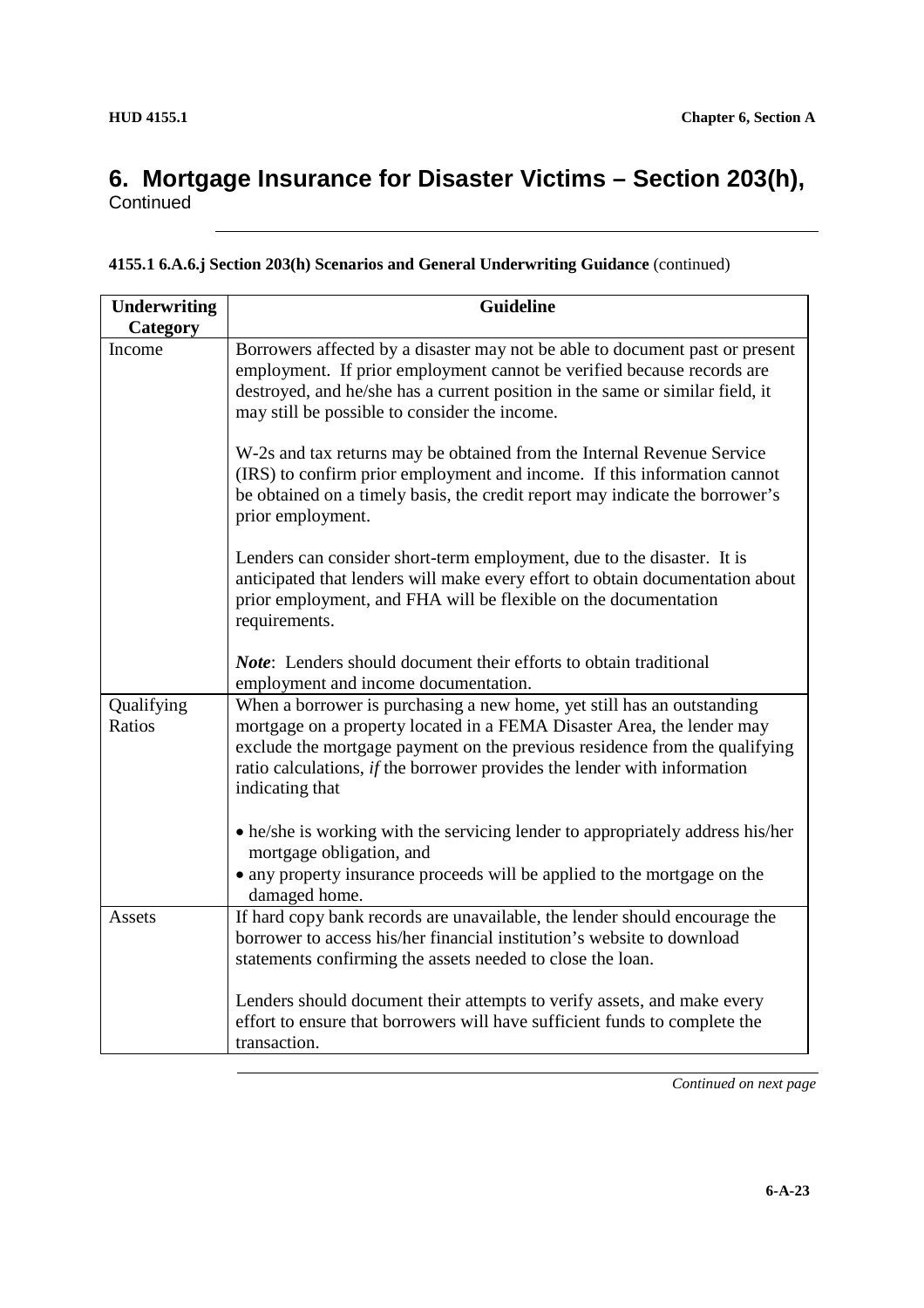**Continued** 

| 4155.1 6.A.6.j Section 203(h) Scenarios and General Underwriting Guidance (continued) |  |  |  |  |  |  |
|---------------------------------------------------------------------------------------|--|--|--|--|--|--|
|---------------------------------------------------------------------------------------|--|--|--|--|--|--|

| <b>Underwriting</b> | <b>Guideline</b>                                                                                                                                                                                                                                                              |
|---------------------|-------------------------------------------------------------------------------------------------------------------------------------------------------------------------------------------------------------------------------------------------------------------------------|
| Category            |                                                                                                                                                                                                                                                                               |
| Liabilities         | When a borrower has a continued mortgage obligation on a prior loan<br>securing a property that has been destroyed or damaged, FHA understands<br>that the record may show late payments as a result of a disaster.                                                           |
|                     | The lender should not consider the outstanding mortgage obligation on a<br>destroyed or seriously damaged property when determining a borrower's<br>ability to make payments on a new loan, provided the requirements under<br>Qualifying Ratios in this table have been met. |
|                     | FHA takes the position that insurance settlements are likely to pay off<br>remaining obligations.                                                                                                                                                                             |
|                     | However, if a borrower was three or more months delinquent on his/her loan<br><i>prior</i> to the disaster, and the property is destroyed, it would not be prudent<br>for the lender to make a new loan unless it can show and document<br>extenuating circumstances.         |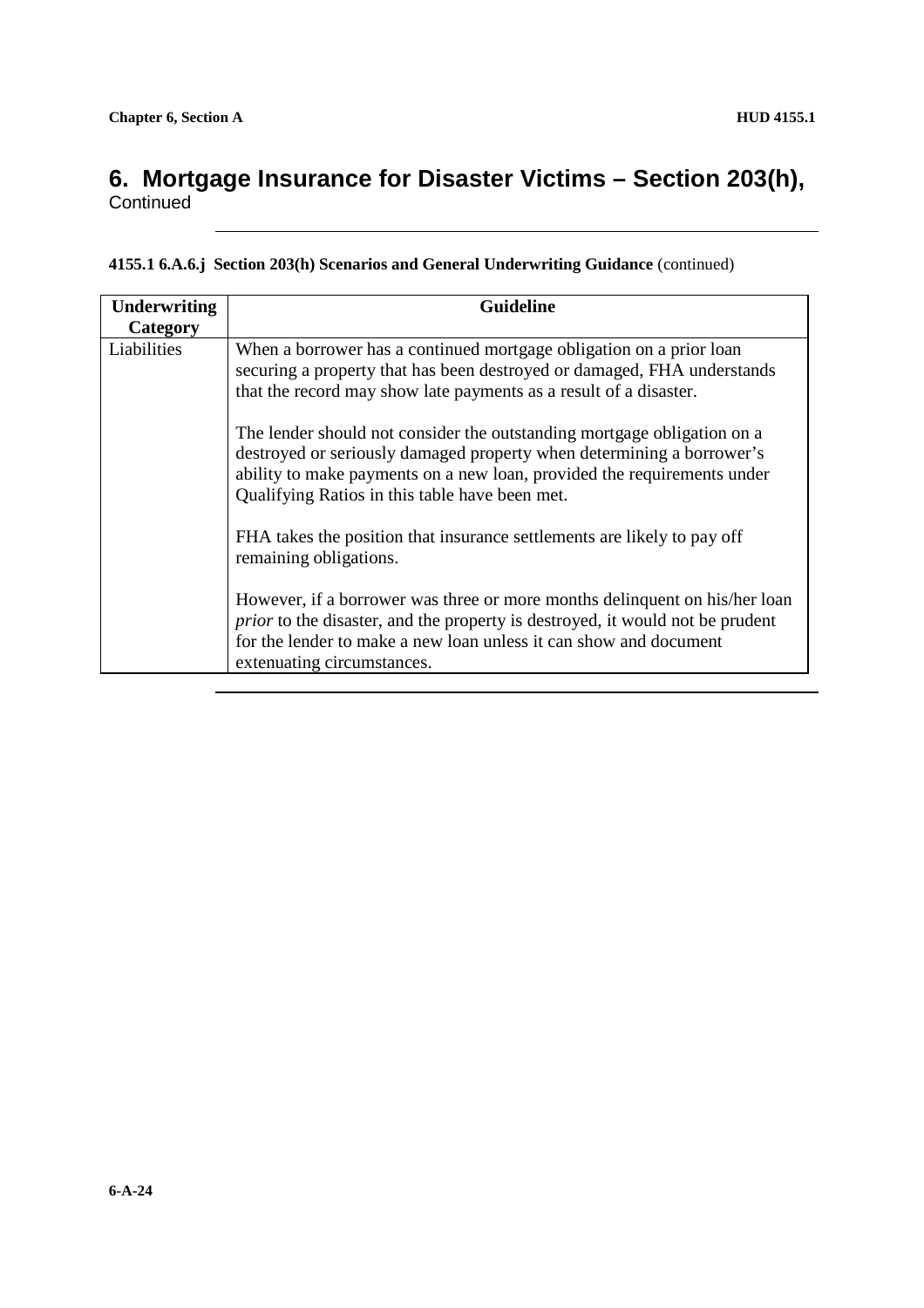#### **Introduction** This topic contains information on energy efficient homes (EEH), including • EEH qualifying ratios • EEH eligible properties • EEH general underwriting policy EEH general underwriting procedures EEH underwriting procedures for new construction mortgages, and EEH policy guidance for streamline refinances. **Change Date** March 24, 2011 **4155.1 6.A.7.a EEH Qualifying Ratios** When the borrower is purchasing or refinancing an energy efficient home (EEH), the two benchmark qualifying ratios may be exceeded by up to two percentage points. The higher housing expense-to-income ratio (33%) and obligations-to-income ratio (45%) are justified by the anticipated energy costs savings. *Reference*: For more information on borrower qualifying ratios, see HUD 4155.1 4.F. **4155.1 6.A.7.b Eligible EEH Properties** All properties meeting the 2000 International Energy Conservation Code (IECC), formerly known as the Model Energy code (MEC) are considered energy efficient, and • eligible for the two percentage point increase in the EEH qualifying ratios. *Note*: Both new and existing one to four unit properties are eligible, including condominiums units and manufactured housing. *Continued on next page*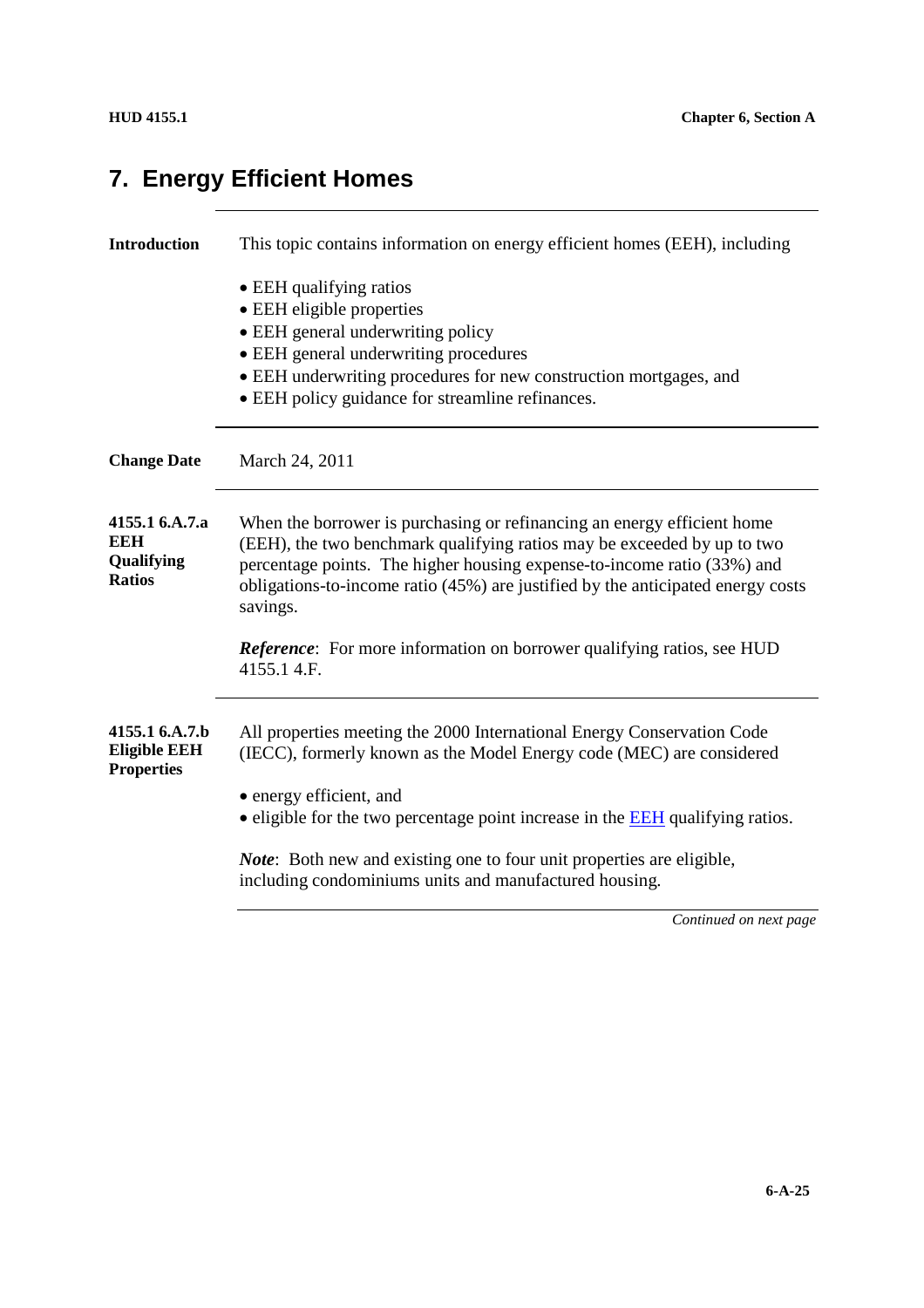# **7. Energy Efficient Homes, Continued**

| 4155.1 6.A.7.c<br><b>EEH General</b><br><b>Underwriting</b><br><b>Policies</b>   | An EEH mortgage is initially underwritten as if the energy package did not<br>exist; that is, by using standard FHA underwriting guidelines, qualifying<br>ratios, and maximum mortgage/minimum downpayment requirements,<br>without regard to the energy package.                                       |  |  |
|----------------------------------------------------------------------------------|----------------------------------------------------------------------------------------------------------------------------------------------------------------------------------------------------------------------------------------------------------------------------------------------------------|--|--|
|                                                                                  | The borrower can obtain "stretch ratios" of 33% and 45%, in addition to the<br>cost of the improvements, for an EEH mortgage on                                                                                                                                                                          |  |  |
|                                                                                  | • new construction, or<br>• homes that<br>– were built to the 2000 $\overline{\text{IECC}}$ , or<br>- are being retrofitted to that standard.                                                                                                                                                            |  |  |
| 4155.1 6.A.7.d<br><b>EEH General</b><br><b>Underwriting</b><br><b>Procedures</b> | Once it is determined that both the borrower and the property qualify for an<br>FHA-insured mortgage, the lender must determine the dollar amount of the<br>cost-effective energy package that may be added to the loan amount, using the<br>energy rating report and EEM Worksheet.                     |  |  |
|                                                                                  | This dollar amount cannot exceed 5% of the property's value (not to exceed<br>\$8,000), or \$4,000, whichever is greater. Regardless of the property's value,<br>every borrower who otherwise qualifies can finance at least \$4,000 of the<br>costs of the Energy Package, if the cost exceeds \$4,000. |  |  |
|                                                                                  | The calculated amount must be added to the approved base loan amount to<br>total the final FHA-insured loan amount, before adding any upfront mortgage<br>insurance premium (UFMIP).                                                                                                                     |  |  |
|                                                                                  | The FHA maximum loan limit for the area may be exceeded by the cost of the<br>energy efficient improvements.                                                                                                                                                                                             |  |  |
| 4155.1 6.A.7.e<br><b>EEH</b><br><b>Underwriting</b><br><b>Procedures for</b>     | When qualifying the borrower, the cost of the energy package must be<br>subtracted from the sales price, since the builder has included the<br>improvements in the sales price.                                                                                                                          |  |  |
| <b>New</b><br>Construction                                                       | The underwriter must calculate the qualifying ratios on the lower amount.                                                                                                                                                                                                                                |  |  |
|                                                                                  | Continued on next page                                                                                                                                                                                                                                                                                   |  |  |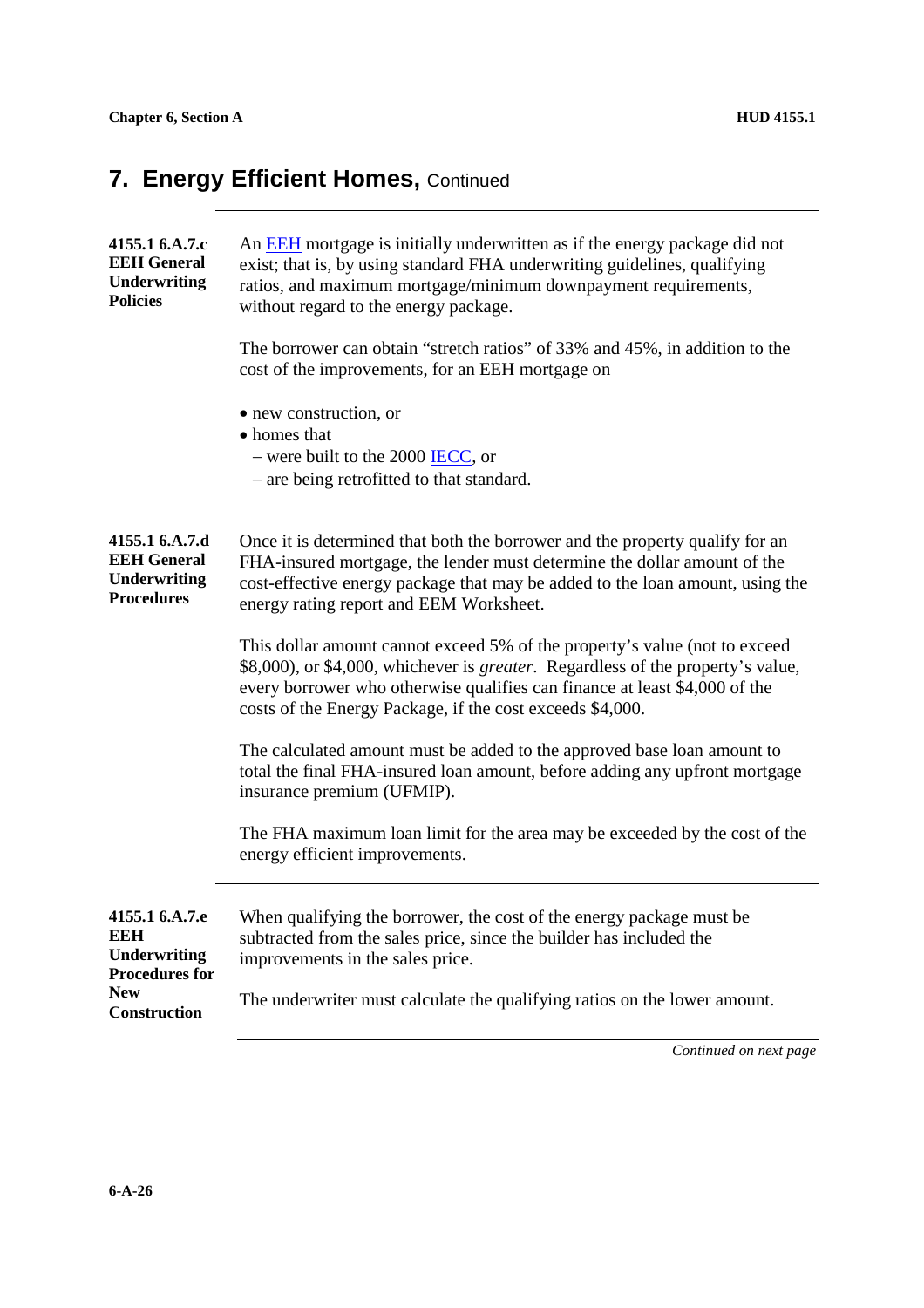#### **7. Energy Efficient Homes, Continued**

**4155.1 6.A.7.f EEH Policy Guidance for Streamline Refinances**

For a streamline refinance, the borrower's principal and interest (P&I) payment on the new loan, including the energy package, may be greater than the P&I payment on the current loan, provided that the estimated monthly energy savings shown on the Home Energy Rating Systems (HERS) report exceeds the increase in the P&I.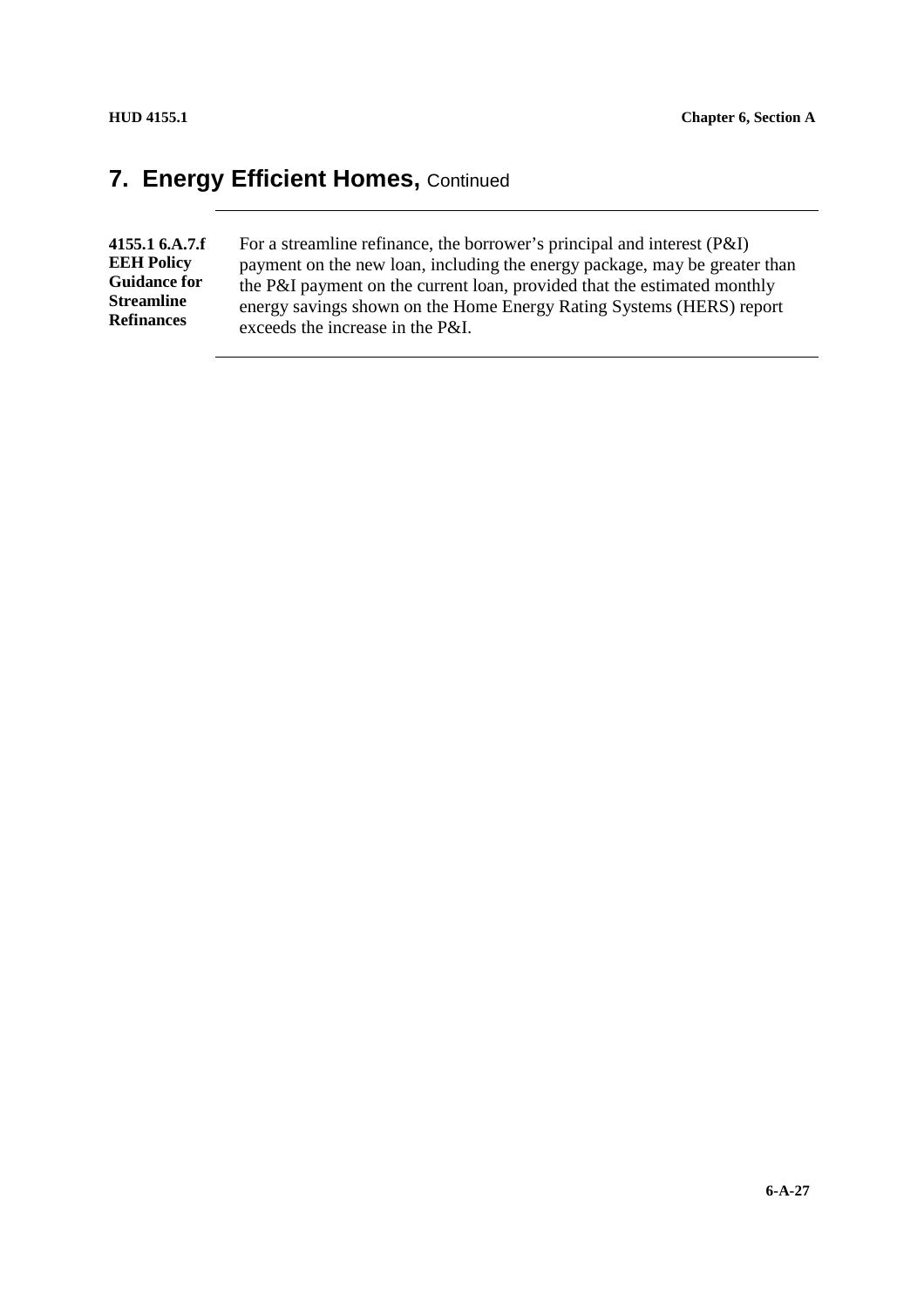### **8. Restrictions on Advanced Mortgage Payments**

| <b>Change Date</b>                                                                   | March 24, 2011                                                                                                                                                                                                                                                                                                                                             |
|--------------------------------------------------------------------------------------|------------------------------------------------------------------------------------------------------------------------------------------------------------------------------------------------------------------------------------------------------------------------------------------------------------------------------------------------------------|
| 4155.1 6.A.8.a<br><b>Advance</b><br>Mortgage<br><b>Payment</b><br><b>Prohibition</b> | FHA does not permit a lender to collect advance payment(s) on the loan from<br>the borrower as a condition for making a FHA-insured mortgage.<br>The lender is <i>not</i> permitted to require a borrower to make payments to the<br>lender in advance of the borrower's payment requirements under the security<br>instruments, either through the use of |
|                                                                                      | • post-dated checks<br>$\bullet$ cash, or<br>• any other form of payment.                                                                                                                                                                                                                                                                                  |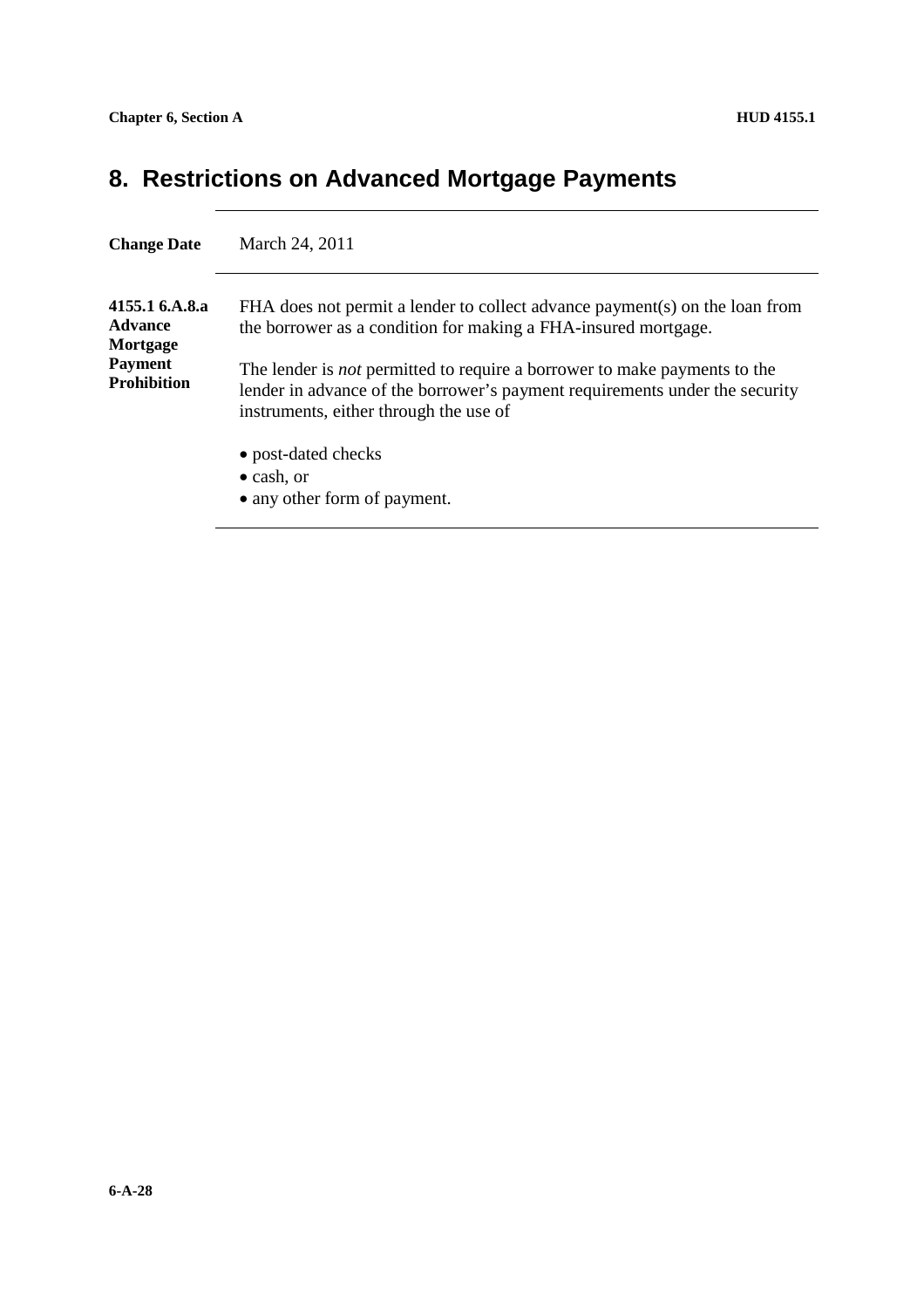# **9. Condominium HOA Fee Utility Expense Component**

| <b>Change Date</b> | March 24, 2011                                                                 |
|--------------------|--------------------------------------------------------------------------------|
| 4155.1 6.A.9.a     | The portion of a condominium fee that is clearly attributable to utilities may |
| Condominium        | be subtracted from the Homeowners' Association (HOA) dues before               |
| <b>Utility</b>     | computing qualifying ratios, provided the borrower provides proper             |
| <b>Expenses</b>    | documentation, such as statements from the utility company.                    |